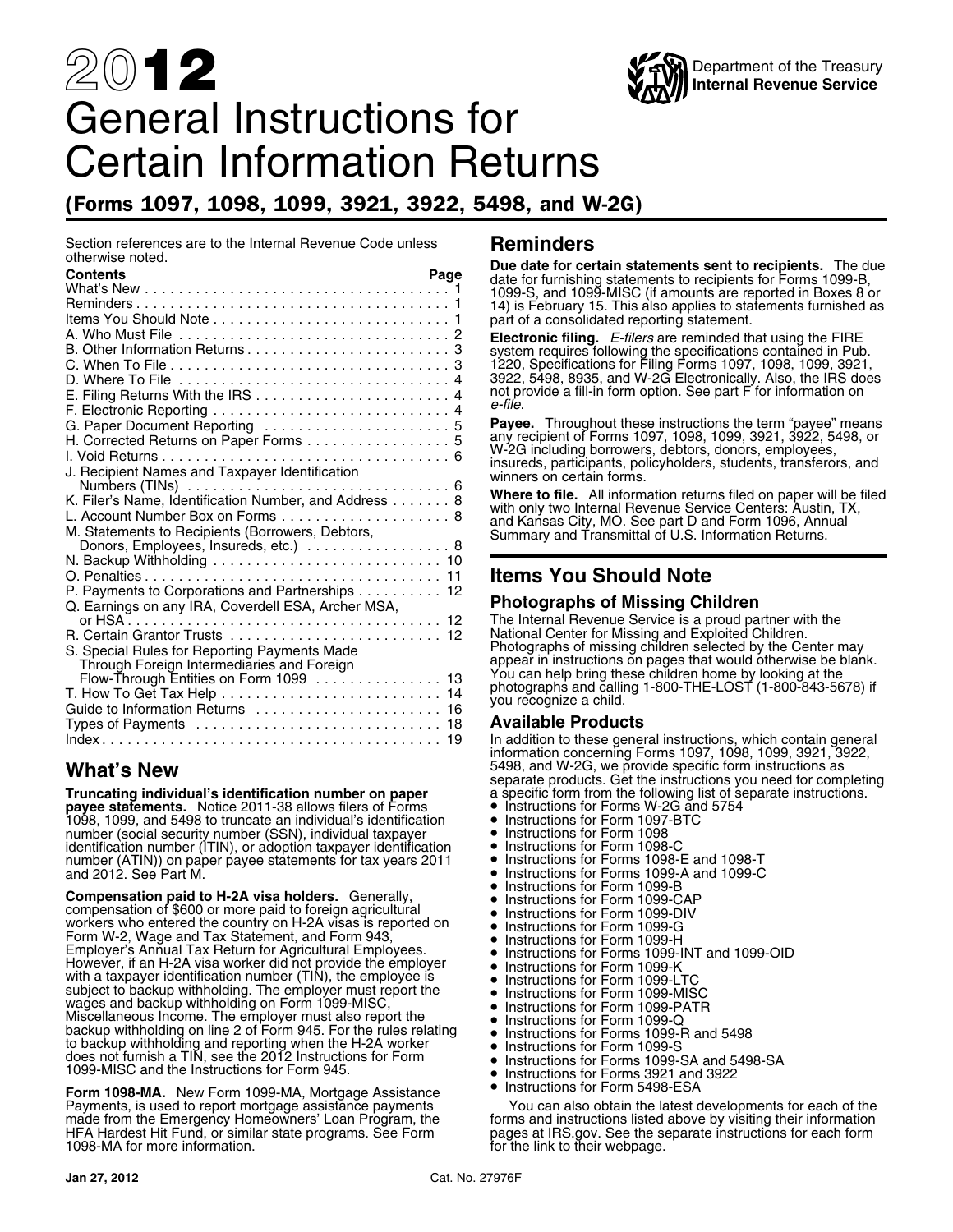Annual Summary and Transmittal of U.S. Information Returns. The combined reporting procedure is available when<br>Instructions for completing Form 1096 are contained on Form all the following conditions are met. Instructions for completing Form 1096 are contained on Form 1096. Also see part E.

If you backup withhold on a payment, you must file the appropriate Form 1099 or Form W-2G with the IRS and furnish (b) used in a separate unit of a trade or business of the a statement to the recipient to report the amount of the payment predecessor.<br>and the amount withheld. This applies even though the amount 2. The preof the payment may be below the normal threshold for filing Form 1099 or Form W-2G. For how to report backup withholding, see part N.

**Substitute Statements to Recipients**<br>
If you are using a substitute form to furnish information<br>
statements to recipients (generally Copy B), be sure your<br>
substitute statements comply with the rules in Pub. 1179. Pub.<br>



All substitute statements to recipients must contain the<br>tax year, form number, and form name prominently<br>displayed together in one area of the statement. For <br>le, they could be shown in the upper right part of the<br>le, the **CAUTION** *displayed together in one area of the statement. For*<br>*displayed together in one area of the statement. For* 

TIN Matching allows a payer or authorized agent who is predecessor's and successor's only compatible computer or<br>required to file Forms 1099-B, DIV, INT, K, MISC, OID, and/or recordkeeping systems are their dividends paid required to file Forms 1099-B, DIV, INT, K, MISC, OID, and/or recordkeeping systems are their dividends paid ledgers, they PATR, which report income subject to backup withholding, to may agree to use the combined reporting procedure for Forms match TIN and name combinations with IRS records before the their midwest branches, they may agree to use the<br>submitting the forms to the IRS. TIN Matching is one of the their midwest branches, they may agree to use the<br>ee-services products that is offered and is accessible through the IRS website. For program guidelines, see Pub. 2108-A, On-Line Taxpayer Identification (TIN) Matching Program, or go to *Combined reporting procedure.* On each Form 1097, IRS.gov and enter keyword "TIN matching" in the upper right 1098, 1099, 3921, 3922, 5498, and W-2G filed by the corner. It is anticipated that payers who validate the TIN and successor, the successor must combine the predecessor's name combinations before filing information returns will receive (before the acquisition) and successor's reportable amounts, fewer backup withholding (CP2100) notices and penalty including any withholding, for the acquisition year and report the notices. E-services technical support is available by calling aggregate. For transactional reporting on Form 1099-B, notices. E-services technical support is available by calling aggregate. For transactional reporting on Form 1099-B,<br>1-866-255-0654. Proceeds From Broker and Barter Exchange Transactions, the

See the separate specific instructions for each form.<br> **Nominee/middleman returns.** Generally, if you receive a<br> **Nominee/middleman returns.** Generally, if you receive a<br>
Form 1099 for amounts that actually belong to anoth Internal Revenue Service Center for your area. On each new does not violate the confidentiality rules in section 3406(f).<br>Form 1099, list yourself as the "payer" and the other owner as **Statement required.** The successor m husband or wife is not required to file a nominee return to show<br>amounts owned by the other. The nominee, not the original<br>1. Include the predecessor's and successor's names,

corporation, partnership, or sole proprietorship) and a 2. Reflect separately the amount of federal income tax<br>predecessor business (a corporation, partnership, or sole withheld by the predecessor and by the successor for proprietorship) may agree that the successor will assume all or of form being filed on a some of the predecessor's information reporting responsibilities. 1099-R or 1099-MISC) some of the predecessor's information reporting responsibilities.<br>This would permit the successor to file one Form 1097, 1098, 1099, 3921, 3922, 5498, or W-2G for each recipient combining the predecessor's and successor's reportable amounts, including any withholding. If they so agree and the successor satisfies the predecessor's obligations and the conditions described on this page, the predecessor does not have to file the specified information returns for the acquisition year. If the

See *How To Get Forms, Publications, and Other Assistance* successor and predecessor do not agree, or if the requirements on page 14. described are not met, the predecessor and the successor each must file Forms 1097, 1098, 1099, 3921, 3922, 5498, and<br>See the chart on pages 16 and 17 for a brief summary of Theorem over einformation and the rules that apply to filing combined<br>See the chart on pages 16 and 17 for a b information return reporting rules.<br> **Use Form 1096 To Send Paper Forms to the IRS**<br>
You must send Copies A of all paper Forms 1097, 1098, 1099,<br>
You must send Copies A of all paper Forms 1097, 1098, 1099,<br>
The combined re

1. The successor acquires from the predecessor<br>substantially all the property (a) used in the trade or business of<br>the predecessor, including when one or more corporations are **Reporting Backup Withholding on Forms 1099** Supstantially all the property (a) used in the trade or business of the predecessor, including when one or more corporations are absorbed by another corporation under a merger a

2. The predecessor is required to report amounts, including any withholding, on information returns for the year of acquisition for the period before the acquisition.

3. The predecessor is not required to report amounts,

1179, which is revised annually, explains the requirements for<br>format and content of substitute statements to recipients. See<br>part M for additional information.<br>all substitute attenuation to recipients must contain the may

example, they could be shown in the upper right part of the<br>statement.<br>Taxpayer Identification Number (TIN) Matching<br>Taxpayer Identification Number (TIN) Matching<br>Files its own separate information returns. For example, if match TIN and name compatible systems are in their midwest branches, they may agree to use the combined

successor must report each of the predecessor's transactions and each of its own transactions on each Form 1099-B. These **A. Who Must File**<br>
and exercise proporting requirements apply to Form 3921, Exercise of<br>
an Incentive Stock Option under Section 422(b); and Form<br>
3922, Transfer of Stock Acquired Through an Employee Stock

amounts owned by the other. The nominee, not the original payer, is responsible for filing the subsequent Forms 1099 to<br>
show the amount allocable to each owner.<br>
Successor/predecessor reporting. A successor business (a<br>
c

withheld by the predecessor and by the successor for each type<br>of form being filed on a combined basis (for example, Form

The successor to file one Forms 1097, 1098, 1099, 3921, 3922, 5498, and W-2G by the forms' due date to: Internal Revenue Service, Information Returns Branch, 230 Murall Drive, Mail Stop 4360, Kearneysville, WV 25430. Do not send<br>Form 1042-S statements to this address. Instead, use the address given in the Instructions for Form 1042-S; see Rev.<br>Proc. 99-50.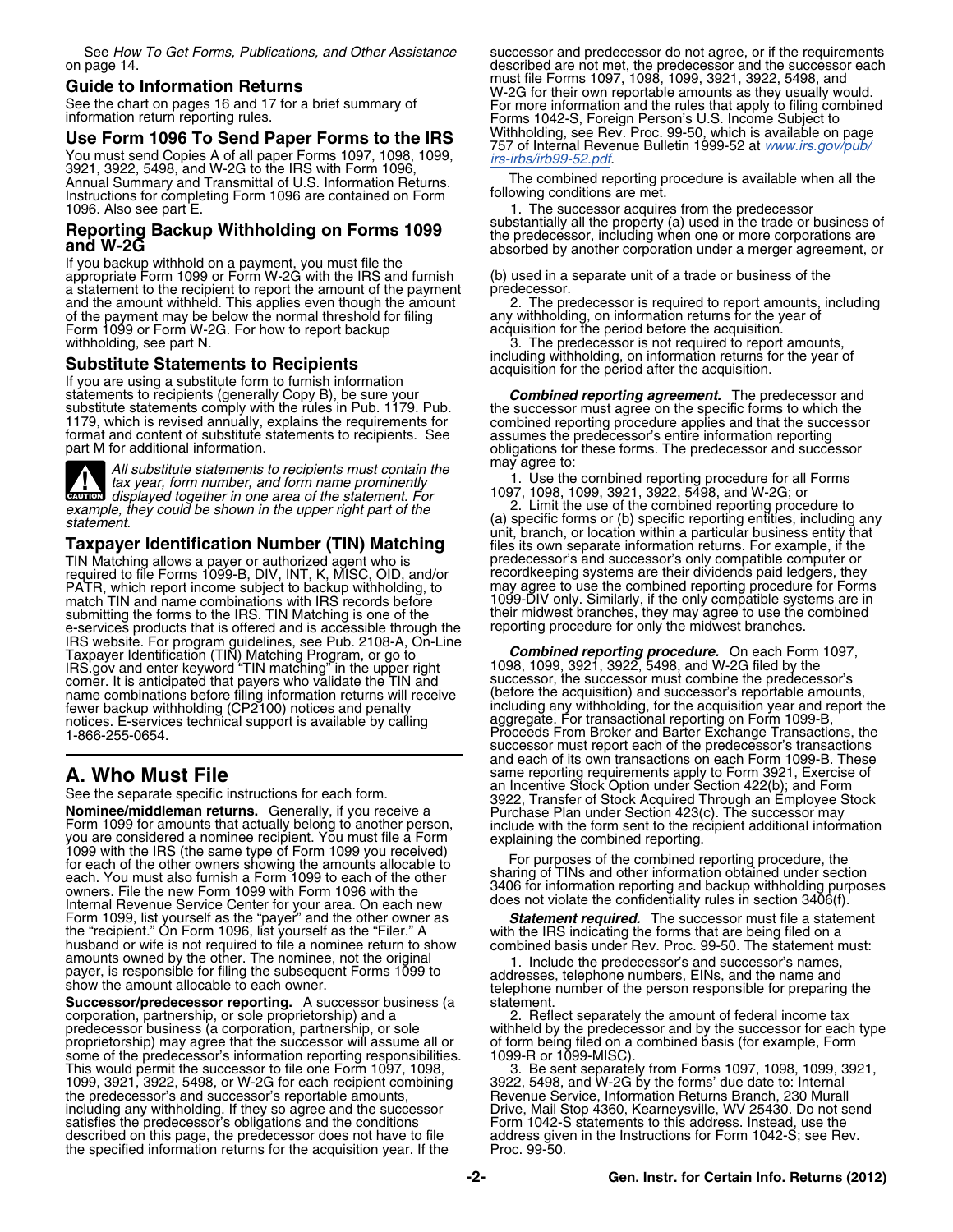**Qualified settlement funds.** A qualified settlement fund must • Form W-2, Wage and Tax Statement, reporting wages and file information returns for distributions to claimants if any better employee compensation. file information returns for distributions to claimants if any other employee compensation.<br>
transferor to the fund would have been required to file if the • Forms 1042-S and 1000 reporting income to foreign persons.

transferor had made the distributions directly to the claimants.<br>
Form 2439 reporting undistributed long-term capital gains of<br>
For distributions to transferors, a fund is subject to the<br>
information reporting requirements and may be required to file Form 1099-MISC. For payments **COM** Schedule K-1 of Forms 1065 or 10<br>made by the fund on behalf of a claimant or transferor, the fund shares to members of a partnership. made by the fund on behalf of a claimant or transferor, the fund<br>is subject to these same rules and may have to file Form<br>Chefund 1017 of Form 1041 reporting distributions to is subject to these same rules and may have to file Form • Schedule K-1 of Form 1041 reporting subject to these same rules and may have to file Form • Schedule K-1 of Form 1041 reporting to a third party. For information 1099-MISC for the payment to a third party. For information beneficiaries of trusts or estates.<br>reporting purposes a payment made by the fund on behalf of a Chedule K-1 of Form 1120-S reporting distributive shares to reporting purposes, a payment made by the fund on behalf of a  $\bullet$  Schedule K-1 of Form 1120-<br>Claimant or transferor is considered a distribution to the shareholders of S corporations claimant or transferor is considered a distribution to the shareholders of S corporations.<br>claimant or transferor and is also subject to information • Schedule K of Form 1120-IC-DISC reporting actual and claimant or transferor and is also subject to information

The same filing requirements, exceptions, and thresholds may apply to qualified settlement funds as apply to any other The same filing requirements, exceptions, and thresholds<br>may apply to qualified settlement funds as apply to any other<br>payer. That is, the fund must determine the character of the<br>payment (for example, interest, fixed and or gross proceeds from broker transactions) and to whom the

payment is made (for example, corporation or individual). **C. When To File** For more information, see Regulations section 1.468B-2(l).

**Fayments to foreign persons.** See the Instructions for Form<br>1042-S, relating to U.S. source income of foreign persons, for You will meet the requirement to file if the form is properly

**Widely held fixed investment trusts (WHFITs).** Trustees and due date falls on a Saturday, Sunday, or legal holiday, file by middlemen of WHFITs are required to report all items of gross middlemen of WHFITs are required to report all items of gross income and proceeds on the appropriate Form 1099. For the definition of a WHFIT, see Regulations section 1.671-5(b)(22). A tax information statement that includes the information

Items of gross income (including OID) attributable to the TIH for the calendar year including all amounts of income attributable to selling, purchasing, or redeeming of a trust attributable to selling, purchasing, or redeeming of a trust and the Calendar year including all amounts of income<br>attributable to selling, purchasing, or redeeming of a trust **•** Federal Express (FedEx): FedEx Priority Ov income that are required to be reported including non *pro-rata* and FedEx International First.<br>
partial principal payments, trust sales proceeds, redemption • United Parcel Service (UPS): UPS Next Day Air, UPS Next partial principal payments, trust sales proceeds, redemption exame proceeds, and sales of a trust interest on a secondary<br>market must be reported on Form 1099-B. See Regulations<br>section 1.671-5(d).

Section not requipped to the private delivery service can tell you how to get written<br>Safe harbor rules for determining the amount of an item to<br>be reported on Form 1099 and a tax information statement with respect to a TIH in a non-mortgage WHFIT (NMWHFIT) and a widely held mortgage trust (WHMT) are found in Regulations sections 1.671-5(f) and (g), respectively.

Trustees and middlemen must follow all the rules for filing<br>Forms 1099 with the IRS and furnishing a statement to the TIH<br>(except as noted below) as described in parts A through S of value of an account for the calendar ye Extension. You can get an automatic 30-day extension of time<br>
2010-4, 2010-2 I.R.B. 253, available at *[www.irs.gov/irb/](www.irs.gov/irb/2010-02_IRB/ar11.html)*<br> [2010-02\\_IRB/ar11.html.](www.irs.gov/irb/2010-02_IRB/ar11.html) Trustees and middlemen should also<br>
follow the separate instructions for Form

2012 furnished to the TIH is due on or before March 15, 2013. 30-day extension. See the information. See the instructions for more information. For other items of expense and credit that must be reported to the TIH, see Regulations section 1.671-5(c).

recipient unless the trustee or middleman backup withholds **and the external of the section** 3406. If the trustee or middleman backup follow the instructions on Form 8809 and mail it to the address withholds, then follow the rules in part N. An exempt recipient listed in the instructions on the form or you can fax it. See the for this purpose is defined in Regulations section 1.671-5(b)(7). instructions for Form 8809

attributable to a TIH who is not a U.S. person must be reported must submit the extension request online or electronically and amounts withheld following the provisions of sections 1441 through the FIRE system. You are encouraged to submit through 1464. See Form 1042-S and its separate instructions equests for 10 or fewer filers using the onli through 1464. See Form 1042-S and its separate instructions requests for 10 or fewer filers using the online fill-in form. See<br>for more information, on filing online or

The income information you report on the following forms must not be repeated on Forms 1099 or W-2G.

reporting requirements.<br>
reporting requirements.<br>
Fincome.

File Forms 1097, 1098, 1099, 3921, 3922, or W-2G on paper by<br>February 28, 2013, or April 1, 2013, if filing electronically. Also available at *[www.irs.gov/irb/2006-10\\_IRB/ar05.html](http://www.irs.gov/irb/2006-10_IRB/ar05.html)*. TD 9249 February 28, 2013, or April 1, 2013, if filing electronically. Also relates to estrow and similar funds.<br>relates to escrow and similar funds.<br>Reviewents to fergive paragence. See the lightwettens for Form 5498, 5498-ESA, and 5498-SA by May 31, 2013.

reporting requirements relating to payments to foreign persons. addressed and mailed on or before the due date. If the regular<br>Widely held fixed investment trusts (WHFITs). Trustees and due date falls on a Saturday, Sunday Saturday, Sunday, or legal holiday. See part M about providing<br>Forms 1097, 1098, 1099, 3921, 3922, 5498, and W-2G or<br>statements to recipients.

provided to the IRS on Forms 1099, as well as additional<br>information identified in Regulations section 1.671-5(e), must be<br>furnished to trust interest holders (TIHs).<br>Items of gross income (including OID) attributable to t

Standard Overnight, FedEx 2 Day, FedEx International Priority, and FedEx International First.

**Reporting period.** Forms 1097, 1098, 1099, 3921, 3922, and W-2G are used to report amounts received, paid, credited, donated, transferred, or canceled, in the case of Form 1099-C, during the calendar year. Forms 5498, 5498-ESA, and 5498-SA

dress additional income reporting requirements.<br> **Due date exception and other requirements for** of the returns in order to get the 30-day extension. Under<br> **Due date exception and other requirements for** of the returns in furnishing statement to TIH. The written tax information for experience and hardship conditions you may apply for an additional *furnishing statement to TIH*. The written tax information for experience and an additional *a* 

the TIH, see Regulations section 1.671-5(c).<br>There is no reporting requirement if the TIH is an exempt **How to apply.** As soon as you know that a 30-day extension of time to file is needed, file Form 8809.<br>There is no repo

**Reporting to foreign persons.** Items of a WHFIT **• If you are requesting an extension for more than 10 filers, you** electronically.

**Extension for statements to recipients.** For information **B. Other Information Returns**<br>The income information you report on the following forms must<br>recipients, see *Extension* under part O.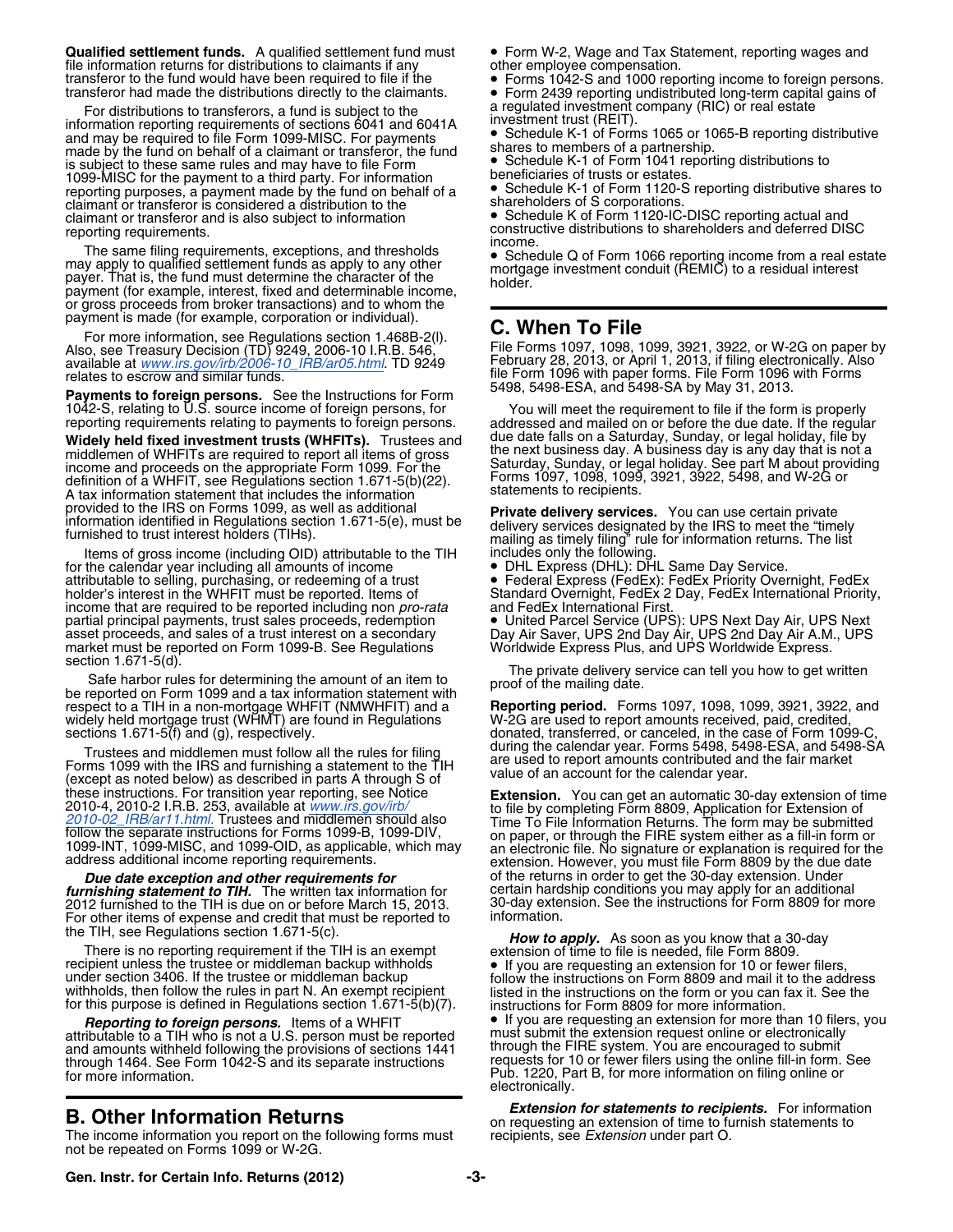

*Use the 3-line address for your state found below for mailing information returns.* 



District of Columbia, Hawaii, Idaho, Illinois, Indiana, Iowa, Minnesota, Missouri, Montana, Department of the Treasury<br>
Minnesota, Nissouri, Montana, Internal Revenue Service Center<br>
Nebraska, Newsda, Oklahoma, Oregon, Kansas City, MO 64999<br>
South Carolina, South Dakota,<br>
The Filing

If your legal residence or principal place of business or<br>principal office or agency is outside the United States, file with<br>the Department of the Treasury, Internal Revenue Service<br>the Department of the Treasury, Internal

**E. Filing Returns With the IRS**<br>The IRS strongly encourages the quality review of data before<br>filing to prevent erroneous notices from being mailed to payees<br>(or others for whom information is being reported).

If you must file any Form 1097, 1098, 1099, 3921, 3922, 5498, or W-2G with the IRS and you are filing paper forms, you **Who must file electronically.** If you are required to file 250 or must send a Form 1096 with each type of form as the more information returns, you must file electronically. The more information returns, you must file electronically. The transmittal document. You must group the forms by transmittal document. You must group the forms by form example and the requirement applies separately to each type of<br>250-or-more requirement applies separate forms to the form form. For example, if you must file 500 Forms number and submit each group with a separate Form 1096. For example, if you file Forms 1098, 1099-A, and 1099-MISC, complete one Form 1096 to transmit Forms 1098, another for are not required to file Forms 1099-A electronically.<br>
Forms 1099-A, and a third for Forms 1099-MISC. Specific The electronic filing requirement does not apply if instructions for completing Form 1096 are included on the form. for and receive a hardship waiver. See How to request a waiver<br>Also, see Transmitters, paying agents, etc., below. For from filing electronically, later.<br>info

See Pub. 1179 for specifications for private printing of<br>See Pub. 1179 for specifications for private printing of<br>substitute information returns. You may not request special consideration. Only forms that conform to the official form and the specifications in Pub. 1179 are acceptable for filing with the **Filing requirement applies separately to originals and**<br>IRS. **Corrections.** The electronic filing requirements apply

Signing of the form by an authorized agent on behalf of the 1. Name and address of the payer<br>/er does not relieve the payer of the liability for penalties for 12. Type of error (including the incorrect payer name/TIN that payer does not relieve the payer of the liability for penalties for 2. Type of not filing a correct, complete, and timely Form 1096 and was reported) not filing a correct, complete, and timely Form 1096 and was reported)<br>accompanying returns. 3. Tax year accompanying returns.

Forms 1097, 1098, 1099, 3921, 3922, 5498, W-2G, or **D. Where To File and The acceptable substitute statements to recipients issued by a** acceptable substitute statements to recipients issued by a service bureau or agent should show the same payer's name as shown on the information returns filed with the IRS.

For information about the election to report and deposit backup withholding under the agent's TIN and how to prepare forms if the election is made, see Rev. Proc. 84-33, 1984-1 C.B. Send all information returns filed on paper to the following: 502, and the Instructions for Form 945.

If your principal business,<br>
office or agency, or legal<br>
residence in the case of an<br>
individual, is located in<br>
individual, is located in<br>  $\begin{array}{ccc}\n & \text{Keeping copies.} & \text{Generally, keep copies of information returns} \\
 & \text{you filed with the IRS or have the ability to reconstruct the data for at least 3 years, 4 years for Form 1099-C, from the due date of the returns. Keep copies of information returns for$ 

**Shipping and mailing.** Send the forms to the IRS in a flat mailing (not folded). If you are sending many forms, you may Alabama, Arizona, Arkansas,<br>
Connecticut, Delaware, Florida,<br>
Connecticut, Delaware, Florida,<br>
Georgia, Kentucky, Louisiana,<br>
Maine, Massachusetts,<br>
Maine, Massachusetts,<br>
Maine, Massachusetts,<br>
Maine, Massachusetts,<br>
Main

### **F. Electronic Reporting**

Texas, Vermont, Virginia, West Electronic reporting may be required for filing all information Virginia returns discussed in these instructions (see *Who must file electronically*, below). Different types of payments, such as Alaska, California, Colorado, interest, dividends, and rents, may be reported in the same<br>District of Columbia, Hawaii

Pub. 1220 provides the procedures for reporting<br>electronically and is updated annually. Pub. 1220 is available at



Center, Austin, TX 73301.<br>
State and local tax departments. Contact the applicable<br>
state and local tax departments as necessary for reporting<br>
File Forms 5498, 5498-ESA, or 5498-SA by May 31, 2013. See<br>
requirements and w part M about providing Forms 1097, 1098, 1099, 3921, 3922, 5498, and W-2G or statements to recipients.



Forms 1099-A, you must file Forms 1098 electronically, but you are not required to file Forms 1099-A electronically.



Transmitters, paying agents, etc. A transmitters environment and corrections. The electronic filing requirements apply<br>and corrections. The electronic filing requirements apply<br>and corrections are not aggregated to determi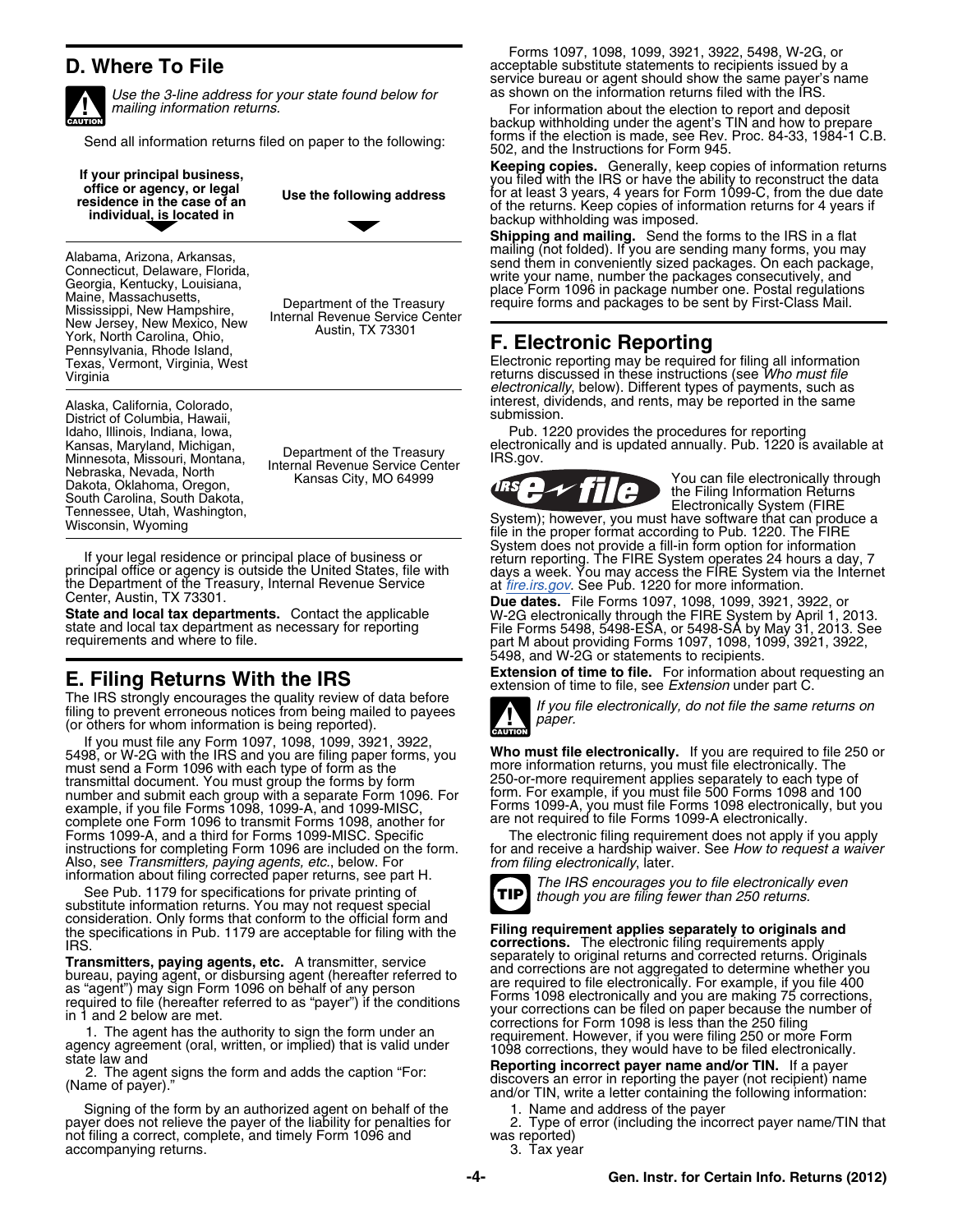- 
- 
- 
- 
- Number of payees<br>Filing method (paper or electronic)
- 

Filing Information Returns. Electronically, at least 45 days before **To Get Forms, Publications**, and Other Assistance, later.<br>
the due date of the returns. You cannot apply for a waiver for *To Get Forms, Publications, an* than 1 tax year, you must reapply at the appropriate time each

If a waiver for original returns is approved, any corrections<br>
for the same types of returns will be covered under the waiver.<br>
To the same types of returns will be conformed the conform to the size specified for a single

**Penalty.** If you are required to file electronically but fail to do<br>so, and you do not have an approved waiver, you may be<br>subject to a penalty of up to \$100 per return for failure to file<br>subject to a penalty of up to \$1

1. Although handwritten forms are acceptable, they must be completely legible and accurate to avoid processing errors. **Common errors.** Be sure to check your returns to prevent the Handwritten forms often result in name/TIN mismatches. Use following common errors.<br>block print, not script characters. If you have a small number of<br>forms, consider contacting an IRS business partner who may IRS more than block print, not script characters. If you have a small number of<br>forms, consider contacting an IRS business partner who may<br>be able to prepare them with little or no cost to you. See 5,<br>below, for details. Type entries us (00000.00). Show the cents portion of the money amounts. If a box does not apply, leave it blank.

2. Do not enter 0 (zero) or "None" in money amount boxes<br>when no entry is required. Leave the boxes blank unless the **H. Corrected Returns on Paper Forms**<br>instructions specifically require that you enter a 0 (zero). For example, in some cases, you must enter 0 (zero) to make<br> **To file corrections for electronically filed forms, see part**<br> **To file corrections for electronically filed forms, see part**<br> **To file corrections for electronical** 

3. Do not enter number signs (#)—RT 2, not Rt. #2. returns with Form 1096 to the IRS even if some of the forms are If you filed a return with the IRS and later discover you made<br>blank or void. Do not use staples on any forms.<br> blank or void. Do not use staples on any forms.

4. Payer TIN 4. Payer TIN 6. To locate an IRS business partner who may be able to business partner who may be able to server the filing of certain forms, enter *e-file f*  $\frac{1}{2}$ . Transmitter Control Code (TCC) Transmitter Control Code (TCC) offer low-cost or even free filing of certain forms, enter *e-file for*<br>
Susiness Partners in the Search box on IRS.gov. 6. Type of return **business Partners** in the Search box on IRS.gov.<br>7. Number of pavees

8. Filing method (paper or electronic) **Multiple filings.** If, after you file Forms 1097, 1098, 1099, 1099, 1099, 1099, 1099, 1099, income tax withheld? 3921, 3922, 5498, or W-2G, you discover additional forms that Send the letter to Internal Revenue Service, Information are required to be filed, file these forms with a new Form 1096.<br>
Returns Branch, 230 Murall Drive, Mail Stop 4360,<br>
Kearneysville, WV 25430.<br>
If a payer realizes du

If a payer realizes duplicate reporting or a large percentage<br>
of incorrect information has been filed, contact the information<br>
of incorrect information has been filed, contact the information<br>
instructions. If these if

3. Do not staple, tear, or tape any of these forms. It will interfere with the IRS' ability to scan the documents.

year.<br>
4. Pinfeed holes on the form are not acceptable. Pinfeed<br>
If a waiver for original returns is approved, any corrections<br>
Strips outside the 8 x 11 inch area must be removed before

corrected returns. See Filing requirement applies separately to specifications in Pub. 1179. If you submit substitute forms that do not meet the current specifications and that are not scannable, you may be subject to a penalty for each return for improper format. See part O.

**G. Paper Document Reporting** 10. Do not use dollar signs (\$) (they are preprinted on the

If you are required to file 250 or more information returns, see forms), ampersands (&), asterisks (\*), commas (,), or other<br>part F. [1] Do not use apostrophes ('), asterisks (\*), or other special<br>**Follow these guidelines.** 



### **Gen. Instr. for Certain Info. Returns (2012) -5-**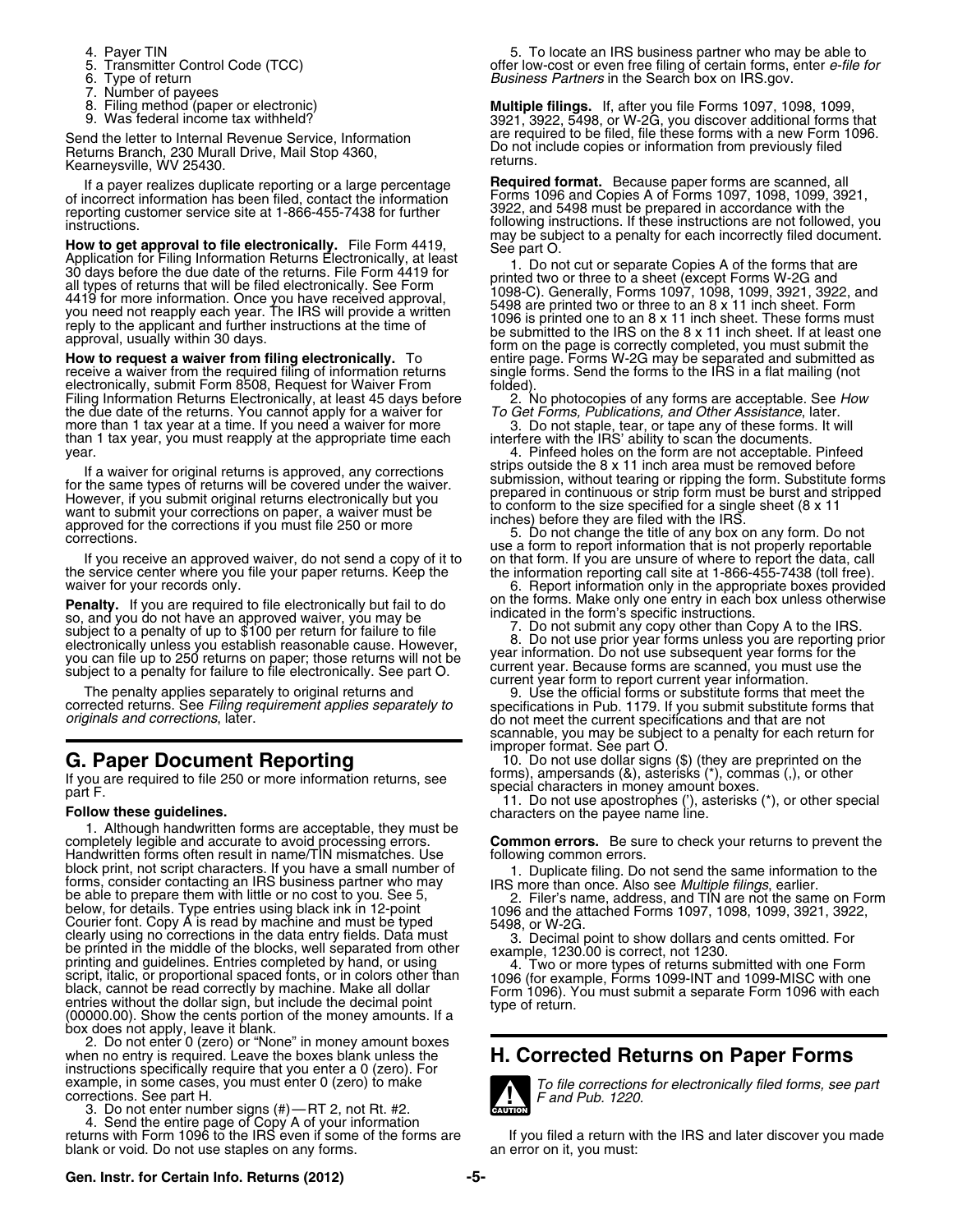- Correct it as soon as possible and file Copy A and Form 1096 *Sole proprietors.* You must show the individual's name on
- Furnish statements to recipients showing the correction. When making a correction, complete all information (see Filing corrected returns on paper forms, later).

• Do not cut or separate forms that are two or three to a page.

• Do not staple the forms to Form 1096.

• Do not send corrected returns to the IRS if you are correcting

To correct payer information, see *Reporting incorrect payer* applicable). If the LLC is a corporation, partnership, etc., enter<br>*name and/or TIN*, earlier. we report the entity's EIN.

you are correcting. For the same type of return, you may use you are required to file an information return is in Chapter 11 one Form 1096 for both originals and corrections. You do not bankruptcy, and the debtor notified you of the bankruptcy

**Exercise that's statement.** You may enter a date next to the<br>
"CORRECTED" checkbox. This will help the recipient in the<br>
"CORRECTED" checkbox. This will help the recipient in the<br>
race of multiple corrections.<br>
Iding corr

*correct payee statement, you may be subject to a*<br> **CAUTION** *penalty. See part O. Regulations section 301.6724-1* If the recipient is a for Given by Denaity. See part O. Hegulations section 301.6724-1<br>
(relating to information return penalties) does not require you to<br>
the recipient is a foreign person, the IRS suggests that you<br>
fit the recipient is a foreign

*the IRS encourages you to file corrections for incorrect or missing TINs so that the IRS can update the payees' records. and Foreign Entities, and Pub. 519, U.S. Tax Guide for Aliens.*

An "X" in the "VOID" box at the top of the form will not correct a<br>previously filed return. See part H for instructions for making EINs, ITINs, and ATINs), and yo<br>corrections. corrections.

**VOID box.** If a completed or partially completed Form 1097, *If the recipient does not provide a TIN, leave the box for* 1098, 1099, 3921, 3922, or 5498 is incorrect and you want to *the recipient's TIN blank on the Form 1097, 1098, 1099,* void it before submission to the IRS, enter an "X" in the "VOID" **16 and 1991** *Safety* in the "VOID" box at the top of the form. For example, if you make an error **1992**, see particle in the form. Backup withholding may a while typing or printing a form, you should void it. The return will M.<br>then be disregarded during processing by the IRS. Go to the

Recipient name. Show the full name and address in the **Electronic submission of Forms W-9.** Requesters may section provided on the information return. If payments have **Electronic submission of Forms W-9.** Requesters may b been made to more than one recipient or the account is in more establish a system for payees and payees' agents to submit Forms W-9 electronically, including by fax. A requester is than one name, show on the first name line the name of the the names of any other individual recipients in the area below equired to provide a TIN to the requester. the first line, if desired. Form W-2G filers, see the Instructions **Payee's agent.** A payee's agent can be an investment for Forms W-2G and 5754.

with your Internal Revenue Service Center (see part D). the first name line; on the second name line, you may enter the Furtherments as (DBA)" name. You may not enter only the CDBA name. For the TIN, enter either the individual's SSN or the *Filing of the business (sole proprietorship). The IRS prefers that you enter the SSN.* 

Submit the entire page even if only one of the forms on the **Limited liability company (LLC).** For a single-member<br>page is completed. disregarded as an entity separate from its owner under<br>Regulations section 301.7701-3, enter the individual's name state or local information only. Contact the state or local tax only on the first name line and the LLC's name on the second<br>department for help with this type of correction.<br>To correct payer applicable). If the LLC is a c

**Form 1096.** Use a separate Form 1096 for each type of return **Bankruptcy estate.** If an individual (the debtor) for whom you are correcting. For the same type of return, you may use you are required to file an information one Form 1096 for both originals and corrections. You do not<br>need to correct a previously filed Form 1096.<br>**CORRECTED checkbox**. Enter an "X" in the corrected<br>checkbox only when correcting a form previously filed with the<br> Checkbox only when correcting a form previously filed with the<br>
IRS or furnished to the recipient. Certain errors require two<br>
IRS or furnished to the recipient. Certain errors require two<br>
paper forms below to determine

Therefore, it is important that you furnish correct names, social security numbers (SSNs), individual taxpayer identification

IF you fail to file correct information returns or furnish a<br>If you fail to file correct information returns or furnish a<br>correct payee statement, you may be subject to a<br>on how to request a TIN.

*U.S. resident aliens who rely on a "saving clause" of a* In addition, even if you meet the reasonable cause criteria,<br>In addition, even if you meet the reasonable cause criteria,<br>IRS encourages you to file corrections for incorrect or

TIN on an information return. See part O. You are required to **I. Void Returns interest in the confidentiality of information obtained on a Form** W-9/W-9S relating to the taxpayer's identity (including SSNs, EINs, ITINs, and ATINs), and you may use such information



be entered on the form. Backup withholding may apply; see part

the TIN for individual recipients of information returns is the<br>next form on the page, or to another page, and enter the correct<br>information; but do not mark the "CORINECTED" box. Do not<br>cut or separate the forms that are *Personal Representative* in Pub. 559, Survivors, Executors, and *Personal Representative* in Pub. 559, Survivors, Executors, and *Administrators.* For LLCs, see the information on LLC, earlier.

**J. Recipient Names and Taxpayer**<br> **Identification Numbers (TINs)**<br>
Recipient name Show the full name and address in the state of the state of the state of the state of the state of the state of the state of the state of t

recipient whose TIN is first shown on the return. You may show anyone required to file an information return. A payee is anyone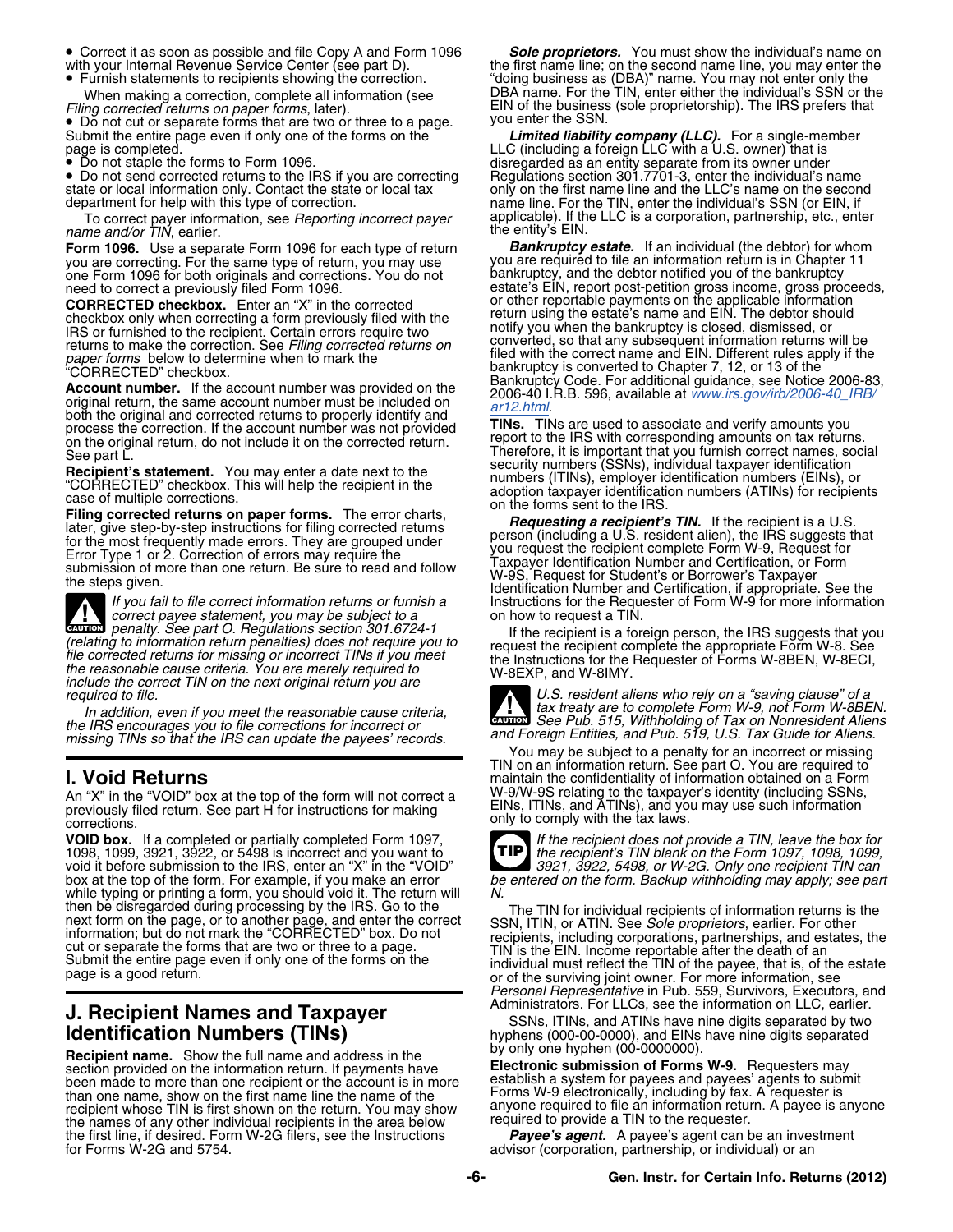### **Filing Corrected Returns on Paper Forms**

Identify the correction needed based on **Error Type 1 or 2;** then follow the steps to make the corrections and file the form(s). Also see Part H on page 5.

| <b>Error Type 1</b>                                                                                                                                                                                                                              | Correction                                                                                                                                                                                                                                                                                                                |
|--------------------------------------------------------------------------------------------------------------------------------------------------------------------------------------------------------------------------------------------------|---------------------------------------------------------------------------------------------------------------------------------------------------------------------------------------------------------------------------------------------------------------------------------------------------------------------------|
| Incorrect money amount(s), code, or<br>checkbox,<br>or<br>Incorrect payee name,<br>or                                                                                                                                                            | Form 1097, 1098, 1099, 3921, 3922, 5498, or W-2G<br>А.<br>1. Prepare a new information return.<br>2. Enter an "X" in the "CORRECTED" box (and date (optional)) at the top of the<br>form.<br>3. Correct any recipient information such as money amounts. Report other<br>information as per the original return.          |
| A return was filed when one should<br>not have been filed.<br>These errors require only one return to<br>make the correction.<br>Caution: If you must correct a TIN and/or<br>a name and address, follow the<br>instructions under Error Type 2. | <b>Form 1096</b><br>В.<br>1. Prepare a new transmittal Form 1096.<br>2. Provide all requested information on the form as it applies to Part A, 1 and 2.<br>3. File Form 1096 and Copy A of the return with the appropriate service center.<br>4. Do not include a copy of the original return that was filed incorrectly. |

| <b>Error Type 2</b>                                                                                                                                                                                                                                                         | <b>Correction</b>                                      |                                                                                                                                                                                                                                                                                                                                                                                                                                                                                                               |
|-----------------------------------------------------------------------------------------------------------------------------------------------------------------------------------------------------------------------------------------------------------------------------|--------------------------------------------------------|---------------------------------------------------------------------------------------------------------------------------------------------------------------------------------------------------------------------------------------------------------------------------------------------------------------------------------------------------------------------------------------------------------------------------------------------------------------------------------------------------------------|
| No payee TIN (SSN, EIN, QI-EIN, or<br>ITIN),<br>or<br>Incorrect payee TIN,<br>or<br>Incorrect name and address,<br>or                                                                                                                                                       | <b>Step 1.</b> Identify incorrect return<br>submitted. | 1. Prepare a new information return.<br>2. Enter an "X" in the "CORRECTED" box (and date<br>(optional)) at the top of the form.<br>3. Enter the payer, recipient, and account number<br>information exactly as it appeared on the original<br>incorrect return; however, enter 0 (zero) for all money<br>amounts.                                                                                                                                                                                             |
| Original return filed using wrong type<br>of return (for example, a Form<br>1099-DIV was filed when a Form<br>1099-INT should have been filed).<br>Two separate returns are required to<br>make the correction properly. Follow all<br>instructions for both Steps 1 and 2. | <b>Step 2.</b> Report correct information.             | A. Form 1097, 1098, 1099, 3921, 3922, 5498, or W-2G<br>1. Prepare a new information return.<br>2. Do not enter an "X" in the "CORRECTED" box at<br>the top of the form. Prepare the new return as though it is<br>an original.<br>3. Include all the correct information on the form<br>including the correct TIN, name, and address.                                                                                                                                                                         |
|                                                                                                                                                                                                                                                                             |                                                        | <b>B. Form 1096</b><br>1. Prepare a new transmittal Form 1096.<br>2. Enter the words "Filed To Correct TIN," "Filed To<br>Correct Name and Address," or "Filed To Correct Return"<br>in the bottom margin of the form.<br>3. Provide all requested information on the form as it<br>applies to the returns prepared in Steps 1 and 2.<br>4. File Form 1096 and Copy A of the return with the<br>appropriate service center.<br>5. Do not include a copy of the original return that<br>was filed incorrectly. |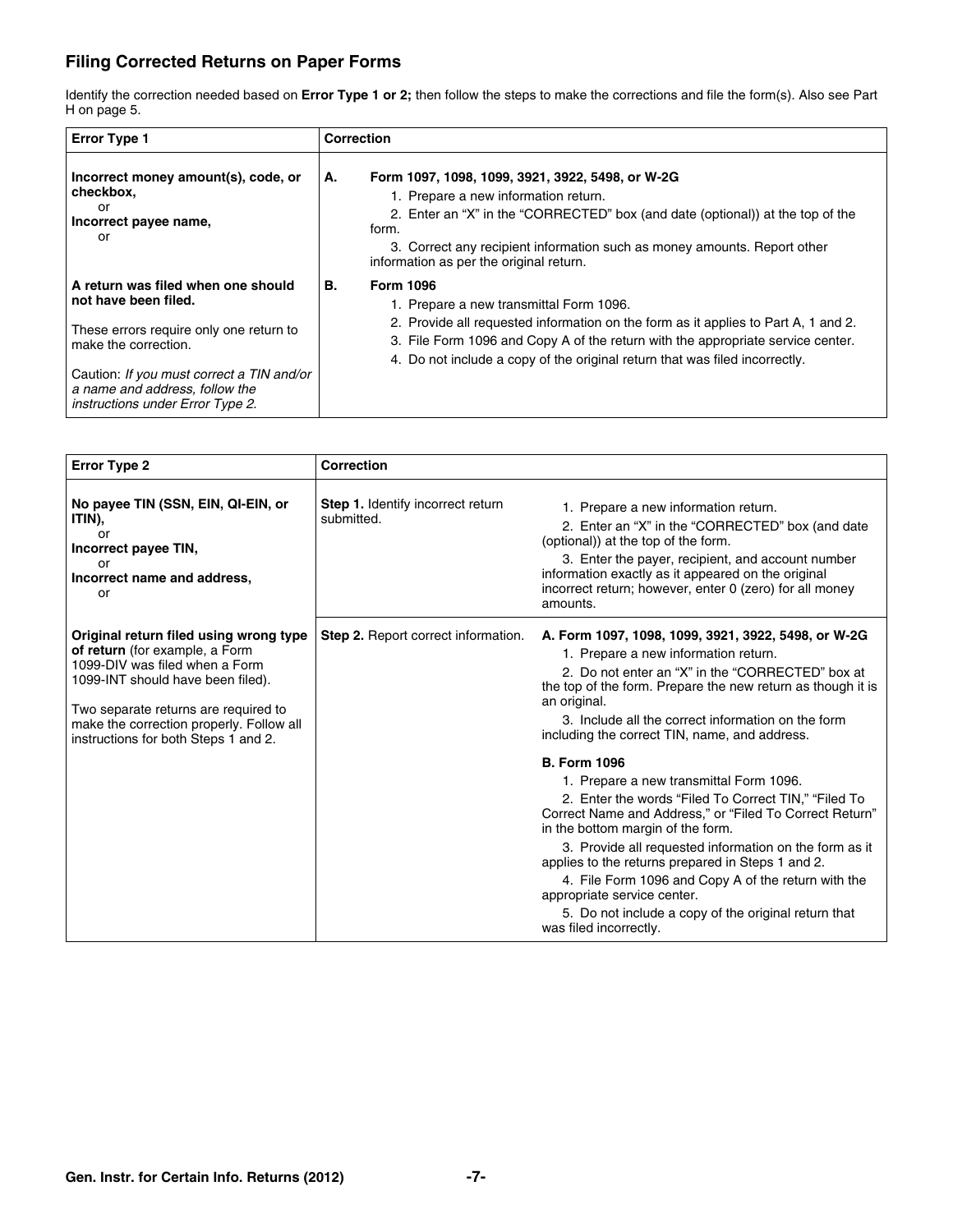introducing broker. An investment advisor must be registered<br>with the Securities and Exchange Commission (SEC) under the savings account number, serial number, or any other number<br>Investment Advisers Act of 1940. The intro Investment Advisers Act of 1940. The introducing broker is a<br>broker-dealer that is regulated by the SEC and the National<br>Association of Securities Dealers, Inc., and that is not a payer. This number must not appear anywher Association of Securities Dealers, Inc., and that is not a payer. on the form, and this box may not be used for any other ite<br>Except for a broker who acts as a payee's agent for "readily entitles the separate instructions Except for a broker who acts as a payee's agent for "readily tradable instruments," the advisor or broker must show in unique account numbers ensures that corrected information writing to the payer that the payee authorized the advisor or **returns will be processed accurately**.

1. Ensure the information received is the information sent number does not appear in the window. The Postal Se<br>I document all occasions of user access that result in the may not accept these for reduced rate mail. and document all occasions of user access that result in the submission.

2. Make reasonably certain the person accessing the system and submitting the form is the person identified on Form **M. Statements to Recipients (Borrowers,** W-9.

4. Be able to supply a hard copy of the electronic Form W-9 if the IRS requests it.<br>5. Require as the final entry in the submission an electronic

5. Require as the final entry in the submission an electronic **Policyholders, Students, Transferors, or**<br>signature by the payee whose name is on Form W-9 that<br>authenticates and verifies the submission. The electronic **Winn** signature must be under penalties of perjury and the perjury and the vou are required to file Forms 1097, 1098, 1099, 3921, 3922, if you are required to file Forms 1097, 1098, 1099, 3921, 3922, it at enviroped to recipient statement must contain the language of the paper Form W-9.

For Forms W-9 that are not required to be signed, the cases, additional information. Be sure that the statements you<br>electronic system need not provide for an electronic<br>signature or a perjury statement. Substitute stateme **TIP**

# 1099-A, 1099-B, 1099-C, 1099-CAP, 1099-DIV, 1099-G **K. Filer's Name, Identification Number,** (excluding state and local income tax refunds), 1099-H,

The TIN for filers of information returns, including sole<br>
The TIN for filers of information returns, including sole<br>
proprietors and nominees/middlemen, is the EIN. However, sole<br>
proprietors and nominees/middlemen who ar

U.S. owner) that is disregarded as an entity separate from its owner under Regulations section 301.7701-3, enter the individual's name only on the first name line and the LLC's name on the second name line. For the TIN, enter the name on the second name line. For the TIN, enter the Generally, the payee statement is that copy of an information individual's SSN (or EIN, if applicable). If the LLC is a return designated "Copy B" on the form. A "payee" is any

Use the account number box on Forms 1097, 1098, 1099,<br>3921, 3922, and 5498 for an account number designation. The<br>account number designation. The<br>account number is required if you have multiple accounts of the structure of backup withholding. See Pub. 1220 if you are filing Notice 2011-38, 2011-20 I.R.B. 785, is available at *[www.irs.](http://www.irs.gov/irb/2011-20_IRB/ar09.html)* electronically. *[gov/irb/2011-20\\_IRB/ar09.html](http://www.irs.gov/irb/2011-20_IRB/ar09.html)*.

broker to transmit the Form W-9 to the payer.<br>
Generally, the electronic system must:<br>
1. Ensure the information received is the information sent<br>
1. Ensure the information received is the information sent<br>
1. Ensure the i

# <sup>3.</sup> Provide the same information as the paper Form W-9. **Debtors, Donors, Employees, Insureds,**<br>4. Be able to supply a hard copy of the electronic Form W-9 **Participants, Payers/Borrowers,**

containing the information furnished to the IRS and, in some

**Substitute statements.** If you are not using the official IRS form to furnish statements to recipients, see Pub. 1179 for Additional requirements may apply. See Announcement<br>
98-27 that is available on page 30 of Internal Revenue Bulletin<br>
98-15 at [www.irs.gov/pub/irs-irbs/irb98-15.pdf](http://www.irs.gov/pub/irs-irbs/irb98-15.pdf) and<br>
Announcement 2001-91, which is available on page 22

**Electronic submission of Forms W-9S.** See the Instructions **Telephone number.** You are required to include the telephone for Forms 1098-E and 1098-T. Number of a person to contact on the following statements to recipients: W-2G, 1097-BTC, 1098, 1098-C, 1098-E, 1098-T, **K. FIIET'S Name, Identification Number,**<br>**and Address** 1099-INT, 1099-INT, 1099-LTC, 1099-MISC (excluding fishing<br>boat proceeds), 1099-OID, 1099-PATR, 1099-Q, and 1099-S.

For a single-member LLC (including a foreign LLC with a the Form 1098 series, Form 1099 series, and Form 5498 series to truncate an individual payee's SSN, ITIN, or ATIN on paper<br>For a single-member LLC (including a foreig statement (including substitute and composite substitute statements) furnished to the payee in paper form only. corporation, partnership, etc., enter the entity's EIN. person who is required to receive a copy of the information set corporation, partnership, etc., enter the entity's EIN. The person who is required to receive a copy of the information set<br>
If you do not have an EIN, you may apply for one online. Go<br>
to IRS.gov and under Online Services

A filer may not truncate a payee's identification number on any forms filed with the IRS or with state or local governments, **L. Account Number Box on Forms** on any payee statement furnished electronically, or on any payee statement furnished electronically, or on any payee statement not in the Form 1098, Form 1099, or Form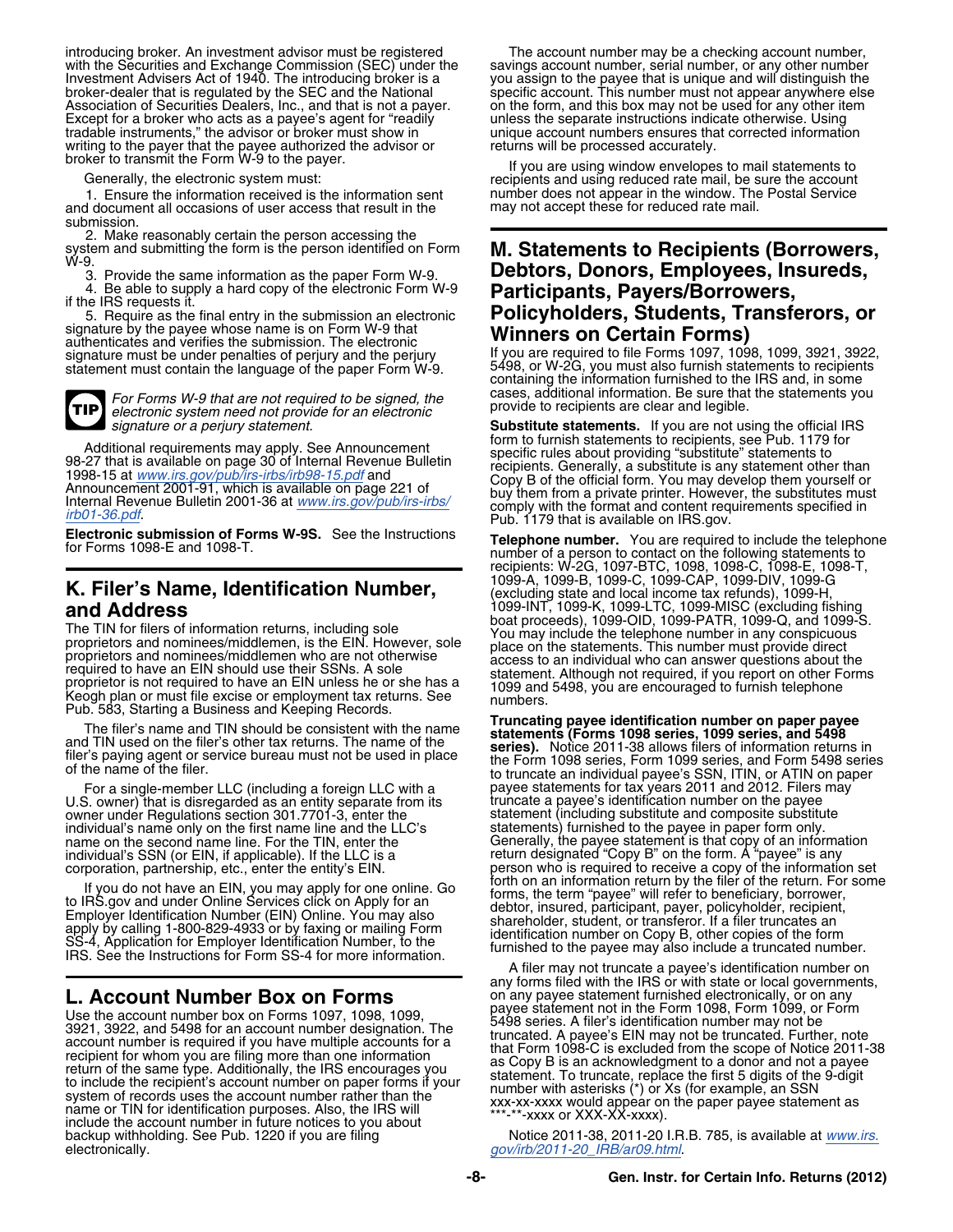furnishing statements to recipients depending on the type of of the official IRS form, or you may use substitute Forms

**TIP** required to report payment. All lough, generally, you are not for information on substitute Forms 1099-MISC, see Other<br>described for a form, you may prefer, for economy and your information below. For Forms 1099-S, see Rea

Report the type of payment information as described next<br>
itax year, form number, and form interest, and royalty payments; (b) Real estate<br>
example, they could be shown in the upper right part of the

for: *(a) Dividend, interest, and royalty payments; (b) Real estate*<br> *transactions;* and *(c) Other information.*<br> **Dividend, interest, and royalty payments.** For payments of the vould<br>
dividends under section 6042 (repor

Dividend, interest and royal payments. For payments of 1901 and using substitutes, the RIS encourage you to use<br>of the second interest in the second of the second and the second and the second interest in the second intere

material, or a quarterly or annual report, are permitted. Even a the official IRS form. However, if you are reporting a payment sentence or two on the year-end statement describing new as "Other income" in Box 3 of Form 1099-MISC, you may services offered by the payer is not permitted. Logos are substitute appropriate explanatory language for the box title. Notice 96-62 which is available on page 8 of Internal Revenue<br>Bulletin 1996-49 at *www.irs.gov/pub/irs-irbs/irb96-49.pdf*.

A recipient statement may be perforated to a check or<br>statement of the recipient's specific account. The check or<br>the official IRS form, must be provided to aid in the proper<br>perforated must content is the protocount state

*5498, or W-2G recipient statements in a "separate* See Pub.<br>1179 mailing" that contains only these statements. Forms W-8 permitted. *mailing" that contains only these statements, Forms W-8* and W-9, and a letter explaining the tax consequences of the **TIP** *and W-9, and a letter explaining the tax consequences of the* **When to furnish forms or statements.** Generally, you must *information shown on a recipient statement included in the* furnish Forms 1098, 1099, 3921, 3922, and W-2G information *envelope, you are not required to include the legend "Important* by January 31, 2013. Forms 1099-B, 1099-S, and 1099-MISC

**Rules for furnishing statements.** Different rules apply to *Substitute forms.* You may furnish to the recipient Copy B furnishing statements to recipients depending on the type of of the official IRS form, or you may us payment (or other information) you are reporting and the form 1099-DIV, 1099-INT, 1099-OID, or 1099-PATR, if they contain you are filing.<br>The same language as the official IRS forms and they comply<br>with the rules in Pub. 1179, relating to substitute Forms 1099. If you are reporting a payment that includes noncash with the rules in Pub. 1179, relating to substitute Forms<br>Property, show the fair market value of the property at and pusing the same wording and numbers must be clearly



*encourages this.*<br> *encourages this. All substitute statements to recipients must contain the*<br> **All substitute statements to recipients must contain the**<br> **TIP** tax year, form number, and form name prominently

curities and the gain/loss on the sale of securities.<br>No additional enclosures, such as advertising, promotional titled on your substitute in substantially the same manner as on services offered by the payer is not permitted. Logos are substitute appropriate explanatory language tor the box title.<br>
permitted on the envelope and on any nontax enclosures. See For example, for payments of accrued wag 1099-MISC, you might change the title of Box 3 to "Beneficiary payments" or something similar.

If you provide Forms 1097, 1098, 1099, 3921, 3922, **If you provide to the recipient.** Be sure that all copies of the forms are legible.<br>5498, or W-2G recipient statements in a "separate" See Pub. 1179 for certain "composit

*Tax Return Boxes Borting in Doxes* 8 or 14) must be *only if you are reporting payments in boxes 8 or 14)* must be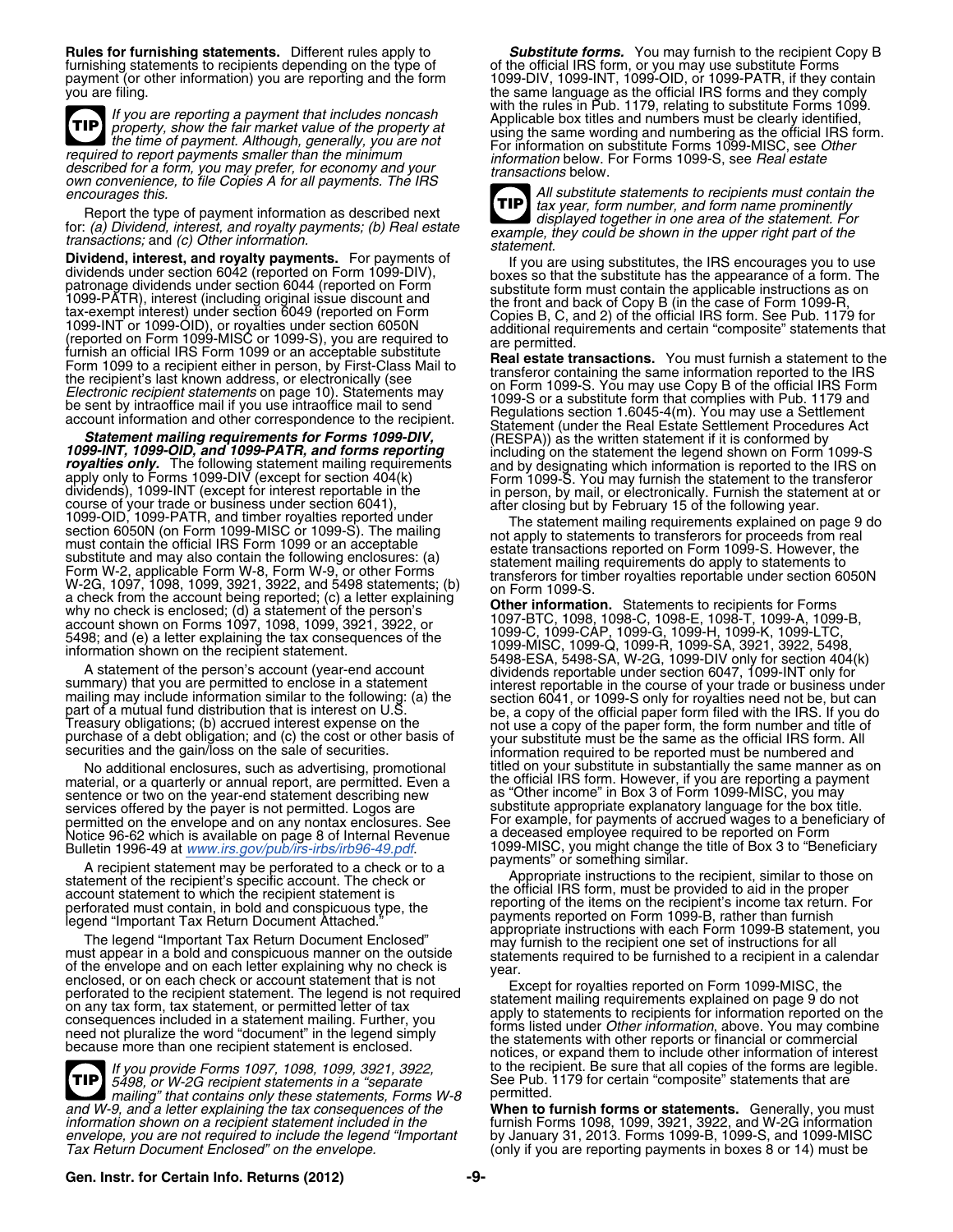furnished by February 15, 2013. This also applies to statements Prior to furnishing the statements electronically, you must<br>furnished as part of a consolidated reporting statement. See provide the recipient a statement wit T.D. 9504, 2010-47 I.R.B. 670, available at *[www.irs.gov/irb/](http://www.irs.gov/irb/2010-47_IRB/ar08.html)* prominently displayed. *[2010-47\\_IRB/ar08.html](http://www.irs.gov/irb/2010-47_IRB/ar08.html)*. However, you may issue them earlier • If the recipient does not consent to receive the statement in some situations, as provided by the regulations. For example, electronically, a paper copy will be provided. you may furnish Form 1099-INT to the recipient on redemption • The scope and duration of the consent. For example, of U.S. Savings Bonds at the time of redemption. Brokers and whether the consent applies to every year the of U.S. Savings Bonds at the time of redemption. Brokers and whether the consent applies to every year the statemer<br>barter exchanges may furnish Form 1099-B anytime but not furnished or only for the January 31 or February barter exchanges may furnish Form 1099-B anytime but not later than February 15, 2013.

• How to obtain a paper copy after giving consent. Furnish Form 1097-BTC to the recipient for each month in •

Donee organizations required to issue Form 1098-C must<br>furnish the acknowledgment to a donor within 30 days of the<br>sale of the vehicle (if it is sold without material improvements or<br>significant intervening use) or within

Trustees or issuers of traditional IRAs must furnish<br>participants with a statement of the value of the participant's access, print, and retain a statement, and a date the statement<br>account, and RMD if applicable, by Januar market value of SEP IRAs must also be furnished to the<br>participant by January 31, 2013. Traditional IRA, Roth IRA,<br>SEP, or SIMPLE contribution information and comples with the applicable revenue procedure<br>the participant b

Filers of Form 1099-G who report state or local income tax *[www.irs.gov/irb/2004-06\\_IRB/ar12.html](http://www.irs.gov/irb/2004-06_IRB/ar12.html)*. For electronic

Filers of Forms 5498 or 5498-SA who furnish a statement of<br>V of the account to the participant by January 31, 2013, with **Extension.** You may request an extension of time to furnish FMV of the account to the participant by January 31, 2013, with **Extension.** You may request an extension of time to furnish no reportable contributions, including rollovers, made in 2012, the statements to recipients by sending a letter to Internal need not furnish another statement by May 31, 2013, to the Revenue Service, Information Returns Branch, Attn: Extension participant to report zero contributions. If another statement is of Time Coordinator, 240 Murall Drive, Mail Stop 4360, participant to report zero contributions. If another statement is<br>not furnished to the participant, the statement of the FMV of the Kearneysville, WV 25430. The letter must include (a) payer<br>account must contain a legend d account must contain a legend designating which information is

properly addressed and mailed, or, with respect to electronic granted a m<br>recipient statements, posted to a website, on or before the due statements. recipient statements, posted to a website, on or before the due date. If the regular due date falls on a Saturday, Sunday, or<br>legal holiday, the due date is the next business day. A business<br>day is any day that is not a Saturday, Sunday, or legal holiday.<br>determinedly. Can be than 10 p

**Electronic recipient statements.** If you are required to furnish a written statement (Copy B or an acceptable substitute) to a recipient, then you may furnish the statement electronically instead of on paper. This includes furnishing the statement to **N. Backup Withholding** recipients of Forms 1097-BTC, 1098, 1098-E, 1098-T, 1099-A, Interest (including tax-exempt interest and exempt-interest B, C, CAP, DIV, G, H, INT, K, LTC, MISC, OID, PATR, Q, R, S, dividends), dividends, rents, royalties, commissions, SA, 3921, 3922, 5498, 5498-ESA, and 5498-SA. It also nonemployee compensation, and certain other payments includes Form W-2G (except for horse and dog racing, jai alai, (including broker and barter exchange transactions,



You must notify the recipient of any hardware or software 2. For interest, dividend, and broker and barter exchange<br>changes prior to furnishing the statement. A new consent to accounts opened or instruments acquired after hardware or software is put into service.

applicable, immediately following the date of the consent.

Frame in the second calendar month and the recipient of order to the recipient of the recipient of the recipient of the recipient of the second calendar month after the close of the calendar month in which the credit is al

• A description of the hardware and software required to

Trustees of a SIMPLE must furnish a statement of the accessible to the recipient through October 15 of that year. • Inform the recipient, electronically or by mail, of the posting

account balance and the account activity by January 31, 2013.<br>
Trustees and middlemen of a WHFIT must furnish the<br>
required statement by March 15, 2013.<br>
For real estate transactions, you may furnish the statement<br>
to the Filers of Form 1099-G who report state or local income tax www.irs.gov/irb/2004-06\_IRB/ar12.html. For electronic<br>refunds, credits, or offsets must furnish the statements to furnishing of Forms 3921 and 3922, see the form i recipients by January 31, 2013.<br>For electronic furnishing of Form 1099-K, see Regulations<br>Filem of Forms 5408 or 5408 SA who furnish a statement of section 1.6050W-2(a)(2)(i).

being filed with the Internal Revenue Service. Statement statement that extension request is for providing statements to See the Guide to Information Returns, later, for the date<br>See the Guide to Information Returns, later, for the date<br>other information returns are due to the recipient.<br>by the date on which the statements are due to the rec You will meet the requirement to furnish the statement if it is your request for an extension is approved, generally you will be<br>perly addressed and mailed, or, with respect to electronic granted a maximum of 30 extra days



*electronically. See Pub. 1220, Part D, Sec. 4.*

includes Form W-2G (except for horse and dog racing, jai alai, (including broker and barter exchange transactions,<br>sweepstakes, wagering pools, and lotteries). compensation paid to an H-2A visa holder who did not furnish a Until further guidance is issued to the contrary, Form<br>Until further guidance is issued to the contrary, Form<br>1098-C may not be furnished electronically.<br>backup withholding at a 28% rate. To be subject to backup withholding, a payment must be a reportable interest (including<br>tax-exempt interest and exempt-interest dividends) or a If you meet the requirements listed below, you are treated as<br>
furnishing the statement timely.<br> **Consent.** The recipient must consent in the affirmative and<br>
the patronage dividend payment under sections 6049(a), 6042(a)

changes prior to furnishing the statement. A new consent to accounts opened or instruments acquired after 1983, the payee<br>receive the statement electronically is required after the new fails to certify, under penalties of fails to certify, under penalties of perjury, that the TIN provided is correct.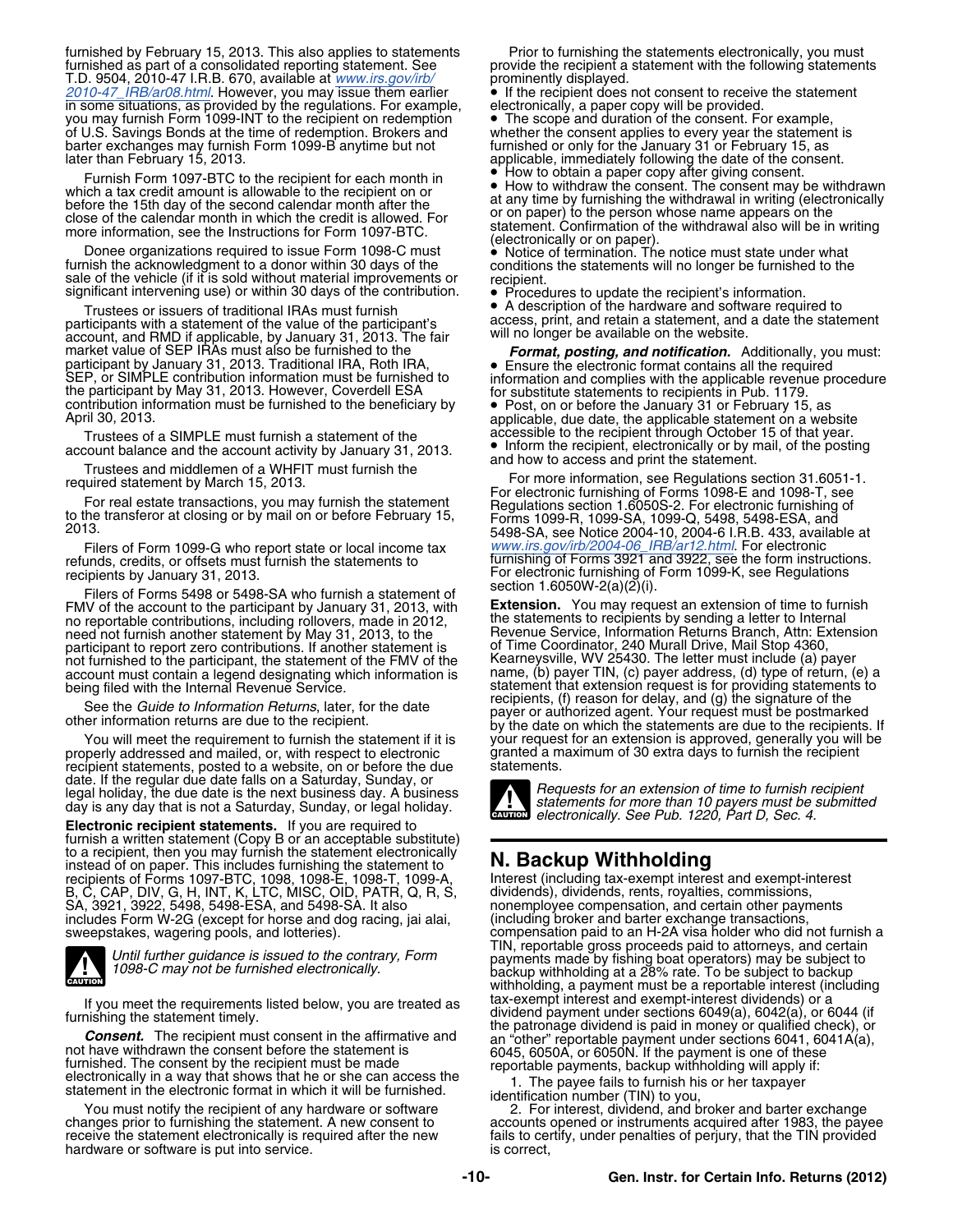are notified that the payee is subject to backup withholding (under section  $3406(a)(1)(C)$ ), or

(under section 3400(a)(1)(C)), or<br>5. For interest and dividend accounts opened or instruments<br>acquired after 1983, the paye fails to certify to you, under<br>monalties of particle in the accounts in part is not cubicat to ba penalties of perjury, that he or she is not subject to backup



If you do not collect and pay over backup withholding<br>from affected payees as required, you may become<br>gavitable for any uncollected amount.

Some payees are exempt from backup withholding. For a list<br>of exempt payees and other information, see Form W-9 and the<br>separate Instructions for Forms W-2G<br>separate Instructions for the Requester of Form W-9.<br>Reporting ba

• Distributions from a pension, annuity, profit-sharing or stock ● Distributions from a pension, annuity, profit-sharing or stock even if the amount of the payment is less than the amount for<br>bonus plan, any IRA, an owner-employee plan, or other which an information return is normally

- ESAS.<br>
 Gambling winnings if regular gambling winnings withholding<br>
is required under section 3402(q). However, if regular gambling<br>
is reduced lines is see the separate Instructions for Form 945 and Circular E,<br>
is requ
- Real estate transactions reportable under section 6045(e).<br>Cancelled debts reportable under section 6050P.
- 
- 

Withhold on payments made until the TIN is furnished in the manner required. Special backup withholding rules may apply if *Pub. 515 has more information on Form 1042 reporting,*<br>the pavee has applied for a TIN. The pavee may certify to this the payee has applied for a TIN. The payee may certify to this *partnership withholding on effectively connected* on Form W-9 by noting "Applied For" in the TIN block and by *by a foreign person.* signing the form. This form then becomes an "awaiting-TIN" certificate, and the payee has 60 days to obtain a TIN and **Additional information.** For more information about backup furnish it to you. If you do not receive a TIN from the payee withholding, see Pub. 1281. within 60 days and you have not already begun backup withholding, begin backup withholding and continue until the TIN is provided. **O. Penalties**



instruments. Therefore, any other payment, such as<br>nonemployee compensation, is subject to backup withholding<br>even if the payee has applied for and is awaiting a TIN. For<br>and Ford TIP electronically, see Penalty on page 5. *information about whether backup withholding applies during*

*2. Notice from the IRS that payee's TIN is incorrect.* You **the Due Date (Section 6721)**

or you fail to file paper forms that are machine readable. *The IRS will furnish a notice to you, and you are* **acceptable substitute, to the payee. For further information, see Regulations section 31.3406(d)-5 and Pub. TIP**

If you receive two incorrect TIN notices within 3 years for the <sup>below</sup>).<br>The account follow the procedures in Bequistions section

3. Notice from the IHS that payee is subject to backup<br>withholding due to notified payee underreporting. You may<br>choose to withhold on any reportable payment made to the<br>account(s) subject to backup withholding after recei notice, but you must withhold on any reportable payment made *If you do not file corrections and you do not meet any of* to the account more than 30 business days after you receive **the exceptions of the exceptions** to the penalty described on page 12, the the notice. The IRS will notify you in writing when to stop the notice. The IRS will notify you in writing when to stop

3. The IRS notifies you to impose backup withholding withholding, or the payee may furnish you a written certification because the payee furnished an incorrect TIN, from the IRS stating when the withholding should stop. In most 4. For interest and dividend accounts or instruments, you cases, the stop date will be January 1 of the year following the notified that the payee is subject to backup withholding year of the notice.



withholding under *4* under *When to apply backup withholding*, *4. Payee failure to certify that he or she is not subject to* below. *backup withholding.* Withhold on reportable interest and dividends until the certification has been received.



separate Instructions for the Hequester of Form W-9.<br>Examples of payments to which backup withholding does not<br>apply include but are not limited to:<br>Niso, report backup withholding and the amount of the payment<br>Miso, repor Wages. on Forms W-2G, 1099-B, DIV, G, INT, MISC, OID, or PATR

deterred compensation pian.<br>
■ Distributions from a medical or health savings account and <br>
long-term care benefits. and withholding in certain government payments, and withholding<br>
■ Certain surrenders of life insurance Certain surrenders of life insurance contracts.<br>• Distribution from qualified tuition programs or Coverdell expressions, and Indian gaming profits on Form 945. Generally, • Distribution from qualified tuition programs or Coverdell file Form 945 for 2012 by January 31, 2013. For more<br>ESAs. information, including the deposit requirements for Form 945,<br>● Gambling winnings if requirements for

• Form W-2 including withholding on distributions to plan Cancelled debts reportable under section 6050R. participants from nonqualified plans that must be reported on •<br>• Fish purchases for cash reportable under section 6050R. Form 941, Employer's Quarterly Federal Tax Return. **•** Form 1042-S must be reported on Form 1042, Annual Form 941, Employer's Quarterly Federal 1 ax Return.<br>which the 28% should be withheld is as follows.<br>**Withholding Tax Return for U.S. Source Income of Foreign**<br>**1. Failure to furnish TIN in the manner required.**<br>Persons.<br>Pe

> *income, and dispositions of U.S. real property interests* **TIP**

The 60-day exemption from backup withholding applies<br>only to interest and dividend payments and certain<br>avitable sto electronic filers. The penalties apply to paper filers as<br>well as to electronic filers.



# *the 60-day period, see Regulations section 31.3406(g)-3.* **Failure To File Correct Information Returns by**

may choose to withhold on any reportable payment made to the a correct information return by the due date and<br>account(s) subject to backup withholding after receipt of a<br>backup withhold on any the subject to backup withhol

The amount of the penalty is based on when you file the correct information return. The penalty is:

*information, see Regulations section 31.3406(d)-5 and Pub.* • \$30 per information return if you correctly file within 30 days *1281, Backup Withholding for Missing and Incorrect Name/* (by March 30 if the due date is February 28); maximum penalty 1281, Backup Withholding for Missing and Incorrect Name/ [by March 30 if the due date is February 28); maximum pe<br>\$250,000 per year (\$75,000 for small businesses, defined<br>below).

same account, follow the procedures in Regulations section<br>31.3406(d)-5(g) and Pub. 1281.<br>3. Notice from the IRS that payee is subject to backup<br>3. Notice from the IRS that payee is subject to backup<br>withholding due to no

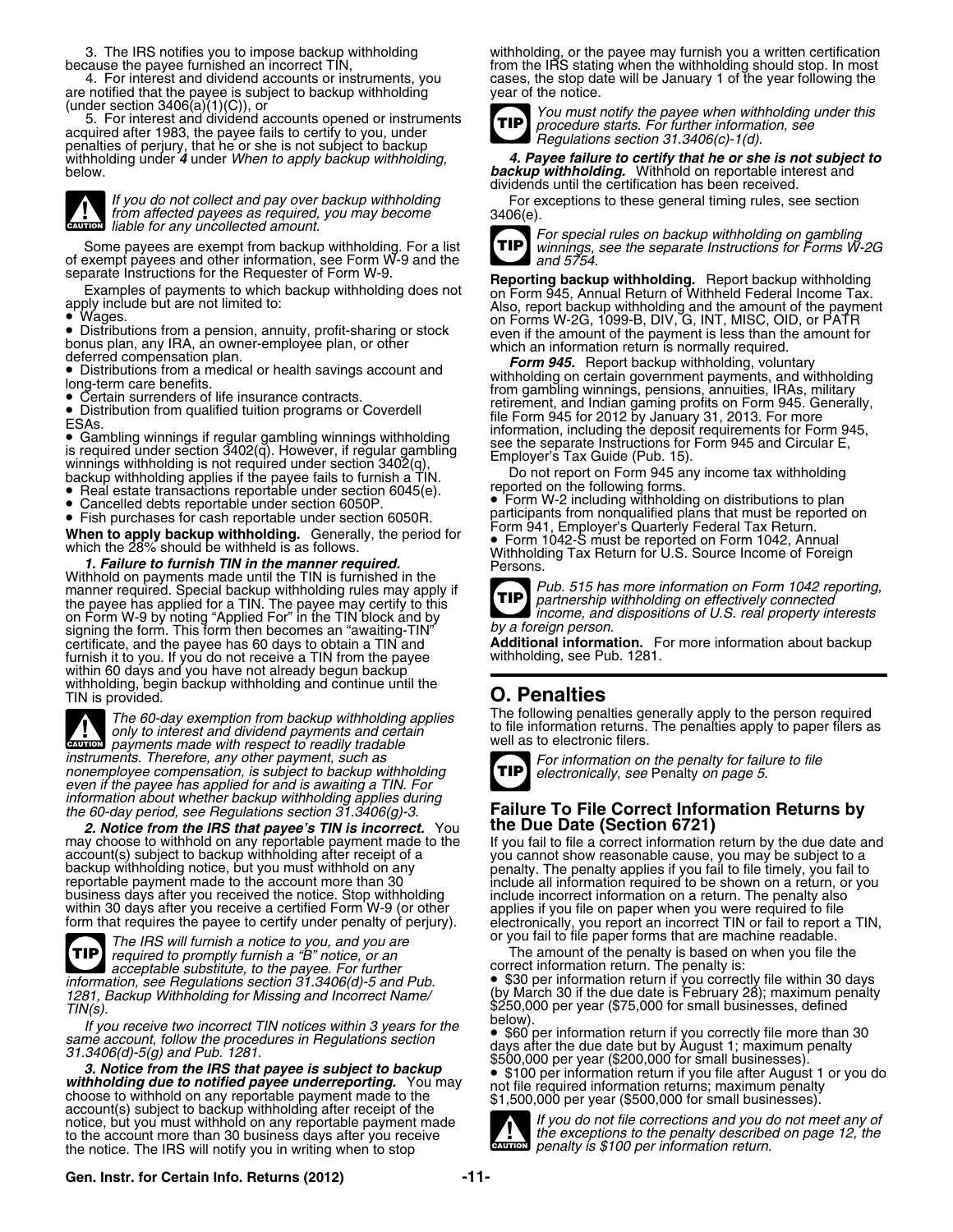1. The penalty will not apply to any failure that you can show was due to reasonable cause and not to willful neglect. In general, you must be able to show that your failure was due to an event beyond your control or due to significant mitigating maximum, unless the factors the failure is due to reasonable factors the factors the factors of the factors the failure is due to reasonable factors the factors factors. You must also be able to show that you acted in a responsible manner and took steps to avoid the failure.

or omission does not prevent or hinder the IRS from processing the return, from correlating the information required to be shown the return, from correlating the information required to be shown<br>on the return, from correlating the information shown on the payee's tax<br>ontemporaneous written acknowledgment to a donor and you<br>return, or from otherwise

3. *De minimis* rule for corrections. Even though you cannot<br>
show reasonable cause, the penalty for failure to file correct<br>
information Returns (Section 7434) information returns will not apply to a certain number of returns

b. Either failed to include all the information required on a<br>return or included incorrect information, and<br>to sue you for damages. You may have to pay \$5,000 or more.

c. Filed corrections by August 1.

for filing incorrect returns (but not for filing late) will not apply to<br>the greater of 10 information returns or  $\frac{1}{2}$  of 1% of the total<br>number of information returns you are required to file for the<br>number of inform

**Intentional disregard of filing requirements.** If any failure to **•** Medical and health care payments (Form 1<br>file a correct information return is due to intentional disregard of • Withheld federal income tax or foreign t file a correct information return is due to intentional disregard of  $\bullet$  Withheld federal income tax or foreign tax, the filing or correct information requirements, the penalty is at  $\bullet$  Barter exchange transactions (For the filing or correct information requirements, the penalty is at • Barter exchange transactions (Form 1099-B), least \$250 per information return with no maximum penalty. • Substitute payments in lieu of dividends and tax-exempt

# **Failure To Furnish Correct Payee Statements • Acquis**<br>(Section 6722)

**(Section 6722)**<br>If you fail to provide correct payee statements and you cannot  $\bullet$  Cancellation of debt (Form 1099-C),<br>show reasonable cause, you may be subject to a penalty. The **a** Payments of attorneys' fees and gross If you fail to provide correct payee statements and you cannot show reasonable cause, you may be subject to a penalty. The Payments of attorneys' fees and gross proceeds paid to show reasonable cause, you may be subject to a penalty. The attorneys (Form 1099-MISC), penalty applies if you fail to provide the statement by January • Fish purchase Fish purchases for cash (Form 1099-MISC), 31 (February 15 for Forms 1099-B, 1099-S, and 1099-MISC),  $\bullet$  The credits for qualified tax credit bonds treating the state of the credits for qualified tax credit bonds treating The credits for qualified tax credit bonds treated as interest (boxes 8 and 14 only)) (see part M), you fail to include all and reported on Form 1099-INT, information required to be shown on the statement, or you • Merchan Merchant card and third-party network payments (Form include incorrect information on the statement. "Payee 1099-K), and<br>statement "has the same meaning as "statement to recipient" as • Federal executive agency payments fo

The amount of the penalty is based on when you furnish the Rul. 2003-66 on page 1115 of Internal Revenue<br>rect payee statement, It is a separate penalty, and is applied 2003-26 at www.irs.gov/pub/irs-irbs/irb03-26.pdf correct payee statement. It is a separate penalty, and is applied 2003-26 at *[www.irs.gov/pub/irs-irbs/irb03-26.pdf.](http://www.irs.gov/pub/irs-irbs/irb03-26.pdf)*<br>in the same manner as the penalty for failure to file correct Reporting generally is required for all pa

**Exception.** An inconsequential error or omission is not **the actual entity is a partnership are reportable on Form 1099-MISC.**<br>considered a failure to include correct information. An inconsequential error or omission cannot reasonably be expected to prevent or hinder the payee from timely receiving Inconsequential error or ornission cannot reasonably be<br>expected to prevent or hinder the payee from timely receiving **Q. Earnings on any IRA, Coverdell ESA,**<br>correct information and reporting it on his or her income tax correct information and reporting it on his or her income tax<br>return or from otherwise putting the statement to its intended<br>use. Erors and omissions that are use. Erors and omissions that are<br>those relating to (a) a dolla furnished in person or by "statement mailing," when required.

**Intentional disregard of payee statement requirements.** If **R. Certain Grantor Trusts** any failure to provide a correct payee statement is due to **Certain grantor trusts** (other than WHFI)

| Small businesses—lower maximum penalties. You are a                                                                                  | <b>Forms</b>        | <b>Filed Under Code Section</b> |
|--------------------------------------------------------------------------------------------------------------------------------------|---------------------|---------------------------------|
| small business if your average annual gross receipts for the 3<br>most recent tax years (or for the period you were in existence, if | 1099-SA and 5498-SA | $220(h)$ and $223(h)$           |
| shorter) ending before the calendar year in which the<br>information returns were due are \$5 million or less.                       | 5498                | $408(i)$ and $408(i)$           |
| <b>Exceptions to the penalty.</b> The following are exceptions to<br>the failure to file penalty.                                    | 5498-ESA            | 530(h)                          |
|                                                                                                                                      | $1099 - Q$          | $ 529(d)$ and $530(h)$          |

The penalty for failure to timely file Forms 1099-SA,<br>5498-SA, 5498, 5498-ESA, or 1099-Q is \$50 per return with no<br>maximum, unless the failure is due to reasonable cause. See

### responsible manner and took steps to avoid the failure.<br>2. An inconsequential error or omission is not considered a<br>**Fraudulent Acknowledgments With Respect to**<br>**1. An inconsequential error Constitutions of Motor Vehicle** Donations of Motor Vehicles, Boats, and<br>Airplanes (Section 6720)

Instructions for Form 1098-C for more detailed information.

if you: If you willfully file a fraudulent information return for payments

# If you meet all the conditions in a, b, and c above, the penalty **P. Payments to Corporations and**

number or information returns you are required to the formulations section 1.6049-4(c)(1)(ii). However, you must<br>calendar year.<br>Intentional disregard of filing requirements. If any failure to <br>Intentional disregard of fili

- 
- 
- 

**• Substitute payments in lieu of dividends and tax-exempt interest (Form 1099-MISC),<br>• Acquisitions or abandonments of secured property (Form** 

- 
- 
- 

1099-MISC). For additional reporting requirements, see Rev.<br>Rul. 2003-66 on page 1115 of Internal Revenue Bulletin

information returns by the due date (Section 6721), described<br>on page 11.<br>**Example, payments of \$600 or more made in**<br>the course of your trade or business to an architectural firm that<br>is a partnership are reportable on Fo

any failure to provide a correct payee statement is due to<br>
intentional disregard of the requirements to furnish a correct<br>
payee statement, the penalty is at least \$250 per payee<br>
statement with no maximum penalty.<br>
Enter **Forms 1099-Q, 1099-SA, 5498, 5498-ESA, and**<br>5498-SA (Section 6693)<br>The penalties under sections 6721 and 6722 do not apply to:<br>The penalties under sections 6721 and 6722 do not apply to:<br>Instructions for Form 1041 and Sch Instructions for Form 1041 and Schedules A, B, D, G, I, J, and K-1.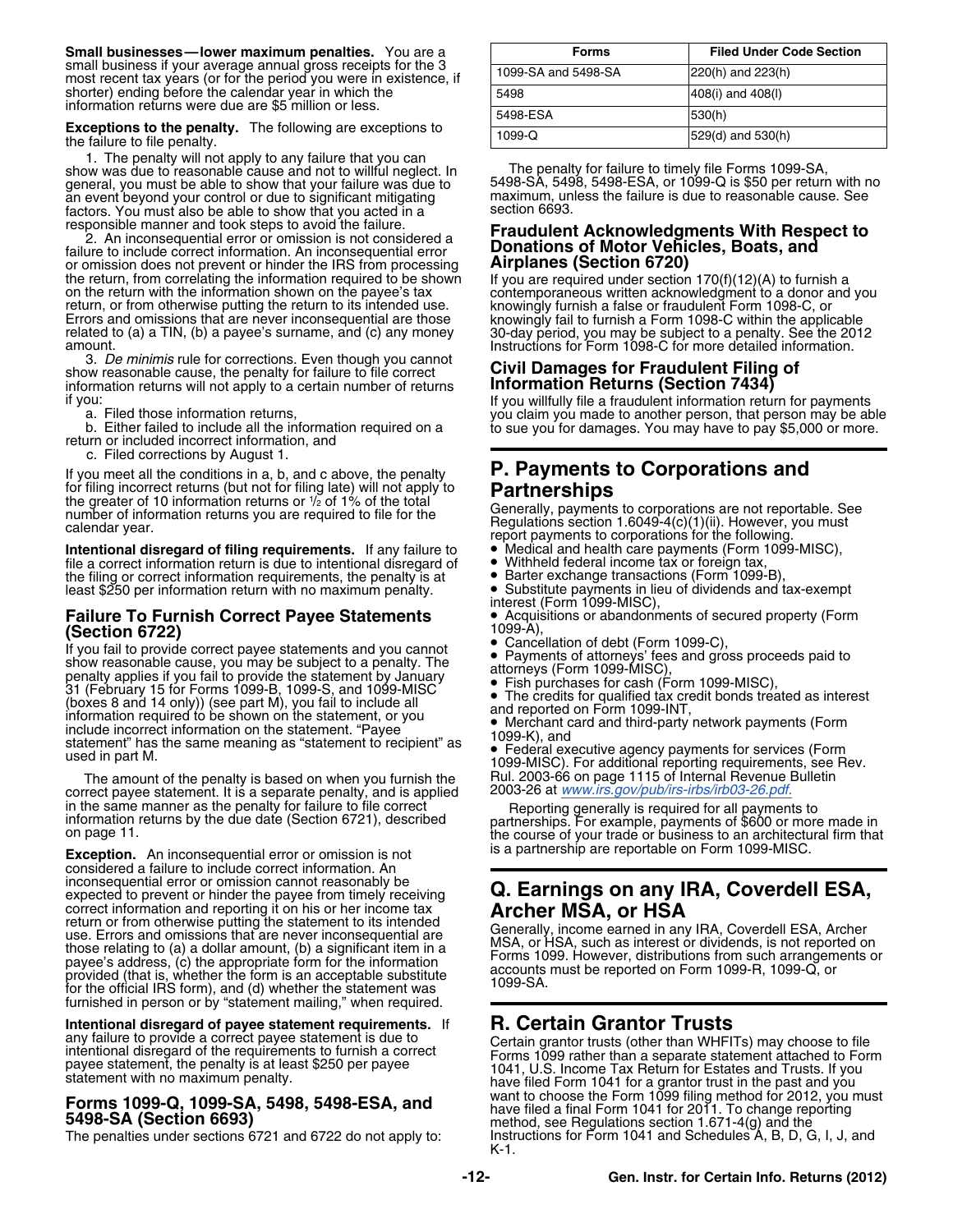### **S. Special Rules for Reporting Payments** that is not a withholding foreign trust. A nonwithholding foreign **S.** Special Rules for Reporting Payments structure for that is any foreign grantor trust that is not a withholdin **Made Through Foreign Intermediaries** foreign trust. **and Foreign Flow-Through Entities on** *Fiscally transparent entity.* An entity is treated as fiscally transparent with respect to an item of income to the extent that **Form 1099** the interest holders in the entity must, on a current basis, take

Withholding, from a foreign intermediary or flow-through entity, from the sources from which they were realized by the entity.<br>
follow the instructions for completing Form 1099, later. For example, partnerships, common tru follow the instructions for completing Form 1099, later.

**Foreign intermediary.** A foreign intermediary is any person<br>who is not a U.S. person and acts as a custodian, broker,<br>nominee, or otherwise as an agent for another person,<br>**Example 2** For additional information including regardless of whether that other person is the beneficial owner<br>of the amount paid, a flow-through entity, or another intermediary. The intermediary can be a qualified intermediary or a nonqualified intermediary

**Qualified intermediary (QI).** A QI is a person that is a If you are the payer and do not have a Form W-9, • A foreign financial institution or a foreign clearing

institution or organization),<br>• A foreign branch or office of a U.S. financial institution or a • The status of the payee as a U.S. or foreign person and

• A foreign corporation for purposes of presenting claims of corporation, or partnership.

• Any other person the IRS accepts as a qualified intermediary

• Rev. Proc. 2000-12 on page 387 of Internal Revenue Bulletin However, if before filing Form 1099 with the IRS the recipient is

pub/irs-irbs/irb03-32.pdf;<br>• Further modified by Rev. Proc. 2004-21, 2004-14 I.R.B. 702,

available at www.irs.gov/irb/2004-14\_IRB/ar10.html; and<br>
• Modified Rev. Proc. 2005-77, which amends the final<br>
• Modified Rev. Proc. 2005-77, which amends the final<br>
withholding partnership and withholding foreign trust<br>

Generally, a branch of a financial institution may not status<br>operate as a QI in a country that does not have **Rule CAUTION** *a matter of a miancial institution may not*<br> **EXUTION** approved know-your-customer (KYC) rules. Branches of mancial institutions that operate in non-KYC approved<br>
intermediaries of<br>
intermediaries. For additional information, see Notice 2006-35,<br>
2006-14 I.R.B. 708, available at www.irs.gov/irb/2006-14 IRB/<br> **EXECUTE:** FOR a U.S

**Foreign flow-through entity (FTE).** An FTE is a foreign and the recipient's name partnership (other than a withholding foreign partnership), a the recipient's name foreign simple trust or foreign grantor trust (other than foreign simple trust or foreign grantor trust (other than a Gigan Gui, NQI, or FTE.<br>withholding foreign trust), or, for payments for which a reduced For payments made to multiple recipients: (a) enter the withholding foreign trust), or, for payments for which a reduced For payments made to multiple recipients: (a) enter the rate of withholding is claimed under an income tax treaty, any name of the recipient whose status you rate of withholding is claimed under an income tax treaty, any here of the recipient whose status you relied on to determine<br>entity to the extent the entity is considered to be fiscally the applicable rate of withholding a transparent under section 894 with respect to the payment by line, enter "IMY" followed by the name of the QI, NQI, or FTE.<br>However, if the QI has assumed primary Form 1099 reporting

**Figure 19th Structure 19th Partnership or withholding foreign** issue the Form 1099 or to backup withhold. See Qualified<br>trust. A withholding foreign partnership or withholding foreign intermediary (QI), earlier. that has entered into a withholding agreement with the IRS in **Unknown recipient.** If you cannot reliably associate a which it agrees to assume primary withholding responsibility for payment with valid documentation and are required to presume all payments that are made to it for its partners, beneficiaries, or a payee is a U.S. nonexempt all payments that are made to it for its partners, beneficiaries, or a payee is a U.S. nonexempt recipient:<br>owners. See Rev. Proc. 2003-64, as amended by Rev. Proc. [1] The a Form 1099 and enter "unknown recipient" on the owners. See Rev. Proc. 2003-64, as amended by Rev. Proc. 1. File a Form 1099 and enter "unknown recipient" on the 2004-21 and modified by Rev. Proc. 2005-77, for procedures first name line. for entering into a withholding foreign partnership or trust 2. On the second name line, enter "IMY" followed by the agreement.

foreign partnership other than a withholding foreign partnership. A nonwithholding foreign simple trust is any foreign simple trust

Into account separately their shares of an item of income paid<br>to the entity, whether or not distributed, and must determine the Certificate of Foreign Intermediary, Foreign Flow-Through to the entity, whether or not distributed, and must determine the Entity, or Certain U.S. Branches for United States Tax character of the items of income as if they were realized directly trusts or grantor trusts are generally considered to be fiscally **Definitions** transparent with respect to items of income received by them.



**TIP** presumption rules, see the Instructions for the<br>Requester of Forms W-8BEN, W-8ECI, W-8EXP, and<br>W-8IMY and Pub. 515. To order, see How To Get Forms, Publications, and Other Assistance under part T.

party to a withholding agreement with the IRS and is: appropriate Form W-8, or other valid documentation, or you **Cualified intermediary (QI).** A QI is a person that is a<br>
party to a withholding agreement with the IRS and is:<br>
■ A foreign financial institution or a foreign clearing<br>
or a foreign financial institution or a foreign cl you are required to use certain presumption rules to determine the following.

• A foreign branch or office of a U.S. financial institution or a • The status of the payee as a U.S. or foreign person and • The classification of the payee as an individual, trust, estate, foreign branch or office of a U.S. clearing organization, **Franch or other of the payee** as an individual, trust, estate,

benefits under an income tax treaty on behalf of its See Regulations sections 1.1441-1(b)(3), 1.1441-5(d) and shareholders, or (e), 1.6045-1(g)(3)(ii), and 1.6049-5(d).

• Any other person the IRS accepts as a qualified intermediary<br>and who enters into a withholding agreement with the IRS.<br>payee is a U.S. nonexempt recipient subject to backup For details on QI agreements, see:<br>Rev. Proc. 2000-12 on page 387 of Internal Revenue Bulletin However, if before filing Form 1099 with the IRS the recipient is 2000-4 at *[www.irs.gov/pub/irs-irbs/irb00-04.pdf](http://www.irs.gov/pub/irs-irbs/irb00-04.pdf)*; documented as foreign, then report the payment on a Form • Modified by Rev. Proc. 2003-64, Section 4A (Appendix 3), on 1042-S.

page 306 of Internal Revenue Bulletin 2003-32 at *[www.irs.gov/](http://www.irs.gov/pub/irs-irbs/irb03-32.pdf)* Conversely, if you must presume that the payee is a foreign *[pub/irs-irbs/irb03-32.pdf](http://www.irs.gov/pub/irs-irbs/irb03-32.pdf)*; recipient and prior to filing Form 1042-S with the IRS you<br>■ Further • Further modified by Rev. Proc. 2004-21, 2004-14 I.R.B. 702, discover that the payee is a U.S. nonexempt recipient based on available at *[www.irs.gov/irb/2004-14\\_IRB/ar10.html](http://www.irs.gov/irb/2004-14_IRB/ar10.html)*; and documentation, then report all payment

# **Rules for Payments Made to U.S. Nonexempt Recipients Through a QI, NQI, or FTE**

Foreign flow-through, year-through the second name line below<br>the recipient's name, enter "IMY" followed by the name of the

However, if the QI has assumed primary Form 1099 reporting withholding foreign partnership or withholding foreign<br>Withholding responsibility, you are not required to<br>st. A withholding foreign partnership or withholding foreign issue the Form 1099 or to backup withhold. See *Qualif* 

name of the QI, NQI, or FTE.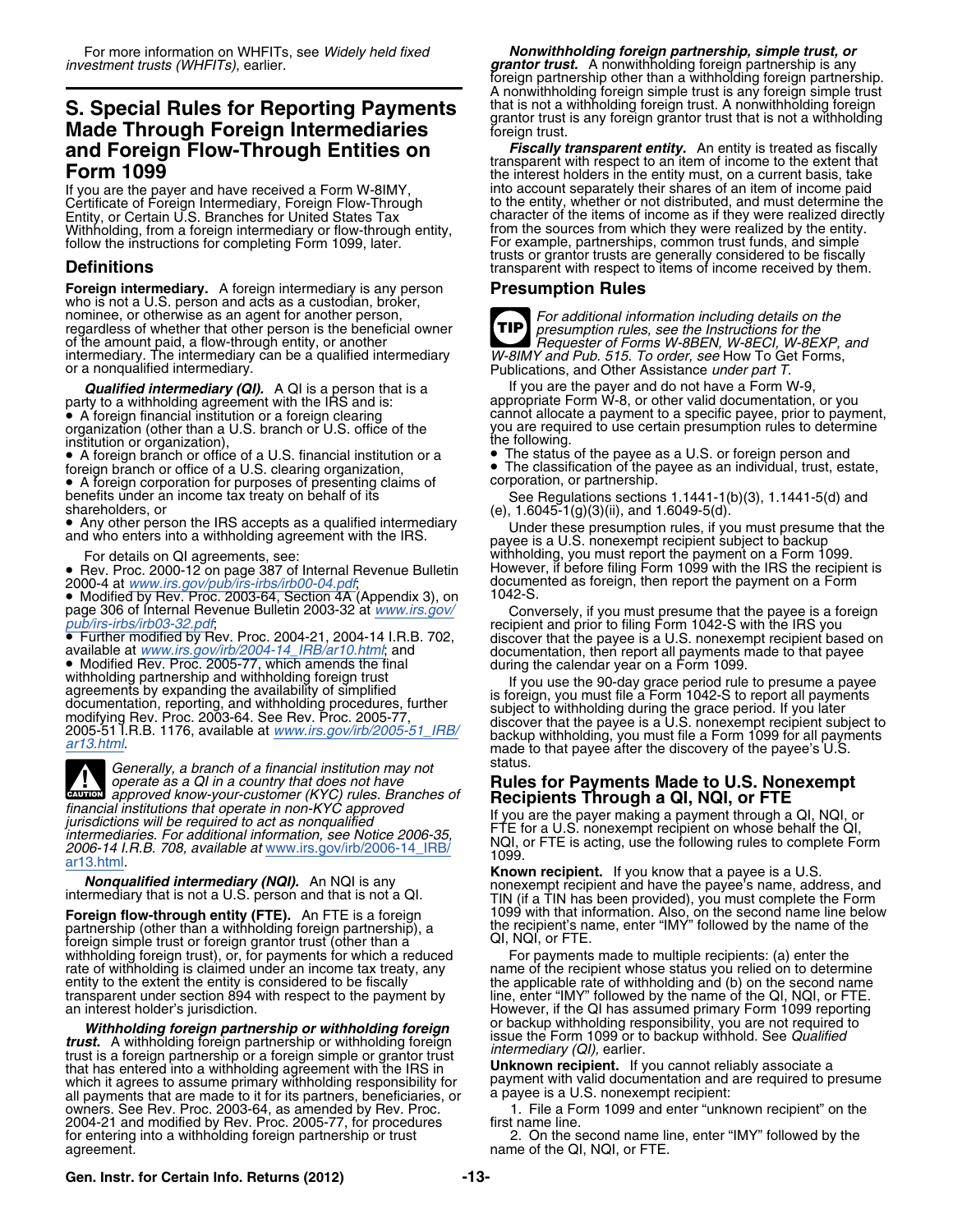3. Enter the EIN of the QI, NQI, or FTE, if applicable, in the you know and understand your rights. TAS offers free help to recipient's identification number box.

4. Furnish a copy of the Form 1099 with "unknown recipient" problems that you haven't been able to solve on your own.<br>he QI, NQI, or FTE who is acting on the recipient's behalf. Problems the worst thing you can do is nothi to the QI, NQI, or FTE who is acting on the recipient's behalf.



*U.S. nonexempt recipient account holder but does not* • Your problem is causing financial difficulties for you, your *receive the necessary allocation information cannot* family, or your business.

Non-U.S. payers (foreign persons that are not U.S. payers)<br>generally have the same reporting obligations as U.S. payers. A<br>U.S. payer is anyone who is:<br>lift your problem

- 
- 
- 

 A foreign partnership that has one or more U.S. partners who, in the aggregate, hold more than 50 percent of the gross with the IRS to get your problems resolved. TAS services are<br>income derived from the conduct of a U.S. trade or business, always free. • A foreign person who owns 50 percent or more of the gross income that is effectively connected with a U.S. trade or  $\check{\phantom{a}}$  its dealings with you. The TAS advocate tax toolkit at [www.](http://www.taxpayeradvocate.irs.gov/) business, or *[taxpayeradvocate.irs.gov](http://www.taxpayeradvocate.irs.gov/)* can help you understand these rights.

• A U.S. branch of a foreign bank or a foreign insurance

1. A foreign source reportable payment paid outside the affect many taxpayers. If you know of one of these broa<br>United States. For example, see Regulations section issues, please report it through the Systemic Advocacy

Management System at *[www.irs.gov/advocate](http://www.irs.gov/advocate)*. 1.6049-5(b)(6). States. See Regulations section 1.6045-1(a). taxpayers, identifies taxpayer issues, and makes suggestions

information sufficient for that payer to complete Form 1099 have suggestions for improvements, contact the reporting. For example, see Regulations section at 1-888-912-1227 or go to www.improveirs.org. reporting. For example, see Regulations section<br>1.6049-5(b)(14). However, if an NQI or QI does not provide 1.6049-5(b)(14). However, if an NQI or QI does not provide<br>
sufficient information for another payer to report a payment on **How To Get Forms, Publications, and Other**<br>
Form 1099, the intermediary must report the payment o Form 1099, the intermediary must report the payment.

# **Rules for Reporting Payments Initially Reported**<br>**Because the IRS processes paper forms by machine**<br>**Because the IRS Form 1006 or Copy A of Forms 1007**

If an NQI or QI receives a Form 1042-S made out to an<br>"unknown recipient" and the NQI or QI has actual knowledge<br>that the payee of the income is a U.S. nonexempt recipient, it<br>that the payee of the income is a U.S. nonexe withholding by another payer. The NQI or QI reports the amount **Free Tax Services**<br>withheld by the other payer on Form 1099 as federal income tax Publication 910, IRS Guide to Free Tax Services, is your guide withheld by the other payer on Form 1099 as federal income tax withheld. The IRS services and resources. Learn about free tax information

# **Information Reporting Program Customer Service Section**

**is listed in the publication.**<br>If you have questions about reporting on Forms 1096, 1097, Accessible varians of 1098, 1099, 3921, 3922, 5498, W-2, W-2G, and W-3, you may Accessible versions of IRS published products are available call a toll-free number, 1-866-455-7438. You may still use the on request in a variety of alternative formats for people with original telephone number, 304-263-8700 (not toll free). For disabilities.<br>TTY/TDD equipment, call 304-579-4827 (not toll free). The TIY/IDD equipment, call 304-579-4827 (not toll tree). The<br>hours of operation are Monday through Friday from 8:30 a.m. to<br>4:30 p.m., Eastern time.<br>eceive a response within 10 days after your request is

**Other tax-related matters.** For other tax information related to received. business returns or accounts, call 1-800-829-4933.<br>Internal Revenue Service<br>If you have access to TTY/TDD equipment, call [1201 N. Mitsubishi Motorway

If you have access to TTY/TDD equipment, call TRICON THE RESOCT TO A 1201 N. Mitsubishi Motorway 1-800-829-4059 to ask tax account questions or to order forms and publications.

### **Internal Revenue Bulletin**

The Internal Revenue Bulletin (IRB), published weekly, contains newly issued regulations, notices, announcements, legislation, court decisions, and other items of general interest. You may **•** Access commercial tax preparation and *e-file* services.<br>
find this publication useful to keep you up to date with current • Download forms, including talki developments. See How To Get Forms, Publications, and Other Assistance, later. **Assistance**, later. **Assistance** *Assistance*, later. **Assistance** *Assistance*, later.

 Research your tax questions online. **Contacting Your Taxpayer Advocate** • Search publications online by topic or keyword. The Taxpayer Advocate Service (TAS) is your voice at the IRS. • Use the online Its job is to ensure that every taxpayer is treated fairly, and that  $\qquad$  official quidance. Its job is to ensure that every taxpayer is treated fairly, and that

guide you through the often-confusing process of resolving tax<br>problems that you haven't been able to solve on your own.

TAS can help if you can't resolve your problem with the IRS<br>*A payer that is required to report payments made to a* and:<br>*V.S. nonexempt recipient account holder but does not* **● Your problem is causing financial difficul** 

*report those payments on a* pro rata *basis. Report unallocated* • You face (or your business is facing) an immediate threat of *payments using the presumption rules described above.* adverse action.

**Rules for Non-U.S. Payers**<br>None Life repeatedly to contact the IRS but no one has<br>None Life reversed for payers that are not Life payers responded, or the IRS has not responded to you by the date

generally tor help, TAS will do everything possible to get<br>■ If you qualify for help, TAS will do everything possible to get<br>■ A U.S. person, who will be with you at every turn. TAS has offices in every<br>■ Any U S. governm • Any U.S. governmental agency,<br>• A controlled foreign corporation (CEC) state, the District of Columbia, and Puerto Rico. Although TAS A controlled foreign corporation (CFC), is independent within the IRS, the advocates know how to work • is independent within the IRS, the advocates know how to work • is independent within the IRS, the advocates know how

• A foreign person who owns 50 percent or more of the gross As a taxpayer, you have rights that the IRS must abide by in

A U.S. branch of a foreign bank or a foreign insurance **If you think TAS might be able to help you**, call your local company.<br>company. For more information, see Regulations section website at *[www.irs.gov/advocate](http://www.irs.gov/advocate)*. You can also call the toll-free For more information, see Regulations section<br>1.6049-5(c)(5). number at 1-877-777-4778 or TTY/TDD 1-800-829-4059 (toll<br>**Exceptions** The following payments are not subject to **Exceptions** The following payments are not subj

**Exceptions.** The following payments are not subject to<br>reporting by a non-U.S. payer.<br>1. A foreign source reportable payment paid outside the affect many taxpayers. If you know of one of these broad

2. Gross proceeds from a sale effected outside the United *Taxpayer Advocacy Panel (TAP).* The TAP listens to 3. An NQI or QI that provides another payer all the form in the form inproving IRS services and customer satisfaction. If you<br>In the surfact of the form in the form 1099 have suggestions for improvements, contact the TAP,



*(optical character recognition equipment), you cannot* **on Form 1042-S** *file with the IRS Form 1096 or Copy A of Forms 1097,*

from the IRS, including publications, services, and education **T. How To Get Tax Help** and assistance programs. The publication also has an index of over 100 TeleTax topics (recorded tax information) you can listen to on the telephone. The majority of the information and<br>services listed in this publication are available to you free of charge. If there is a fee associated with a resource or service, it is listed in the publication.





Internet. You can access the IRS website at IRS.gov 24 hours a day, 7 days a week to:

- 
- Download forms, including talking tax forms, instructions, and publications.
- 
- •
- 
-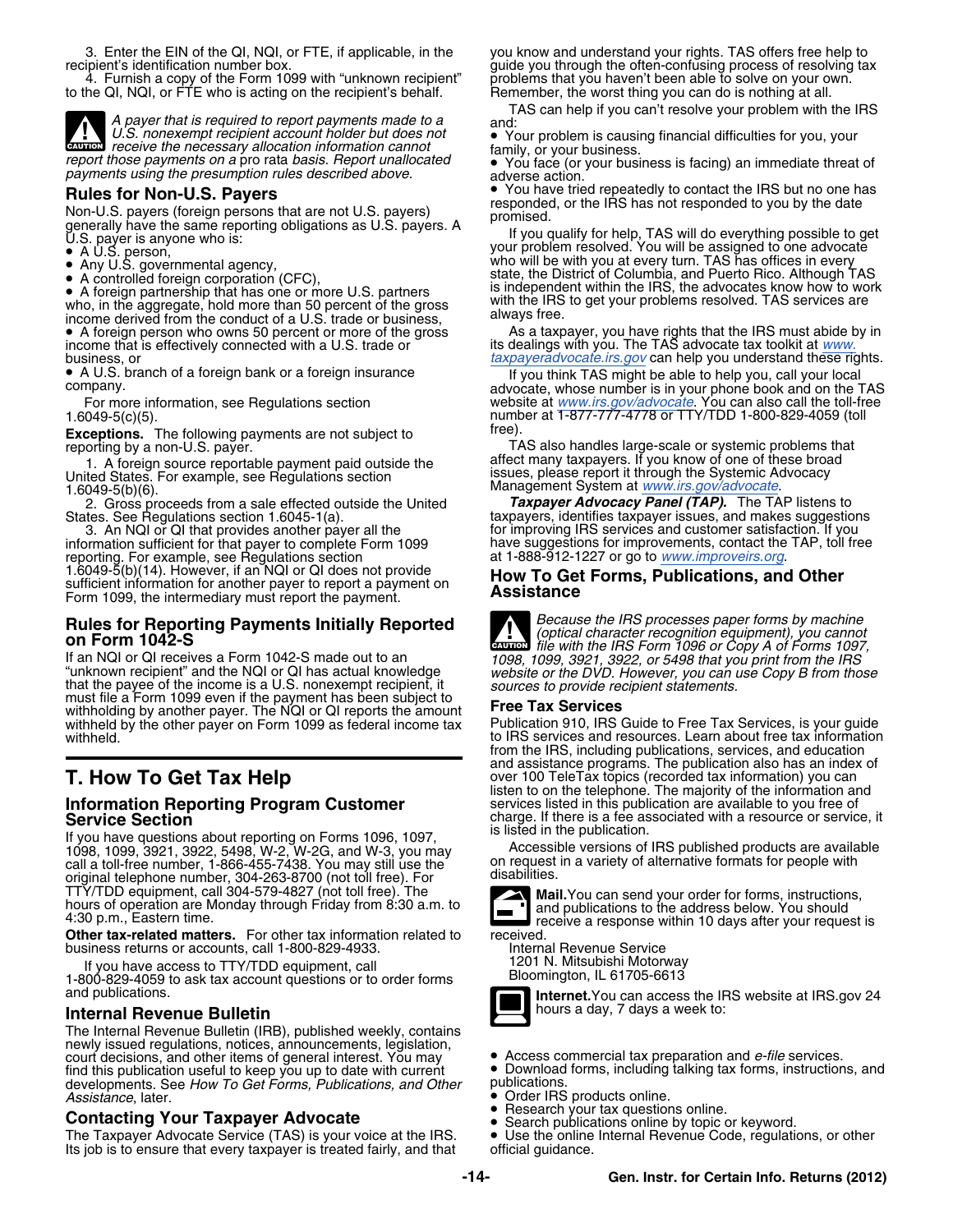• View Internal Revenue Bulletins (IRBs) published in the last tax laws. We may also disclose this information to other

 $\bullet$  Sign up to receive local and national tax news by email.  $\qquad \qquad$  enforce federal nontax criminal laws, or to federal law



- 
- 
- 
- 
- 
- 
- 
- **Fill-in, print, and save features for most tax forms.**<br>**•** Internal Bevenue Bulletins
- Internal Revenue Bulletins. •
- Toll-free and email technical support.
- - The first release will ship the beginning of January 2012.
	- The final release will ship the beginning of March 2012.

|  |  | ц<br>m |
|--|--|--------|
|--|--|--------|

**Evaluating the quality of our telephone services.** To ensure IRS representatives give accurate, courteous, and professional answers, we use several methods to evaluate the quality of our telephone services. One method is for a second IRS representative to listen in on or record random telephone W-2G ................................ . 18 minutes calls. Another is to ask some callers to complete a short survey at the end of the call.

6050A, 6050B, 6050D, 6050E, 6050H, 6050J, 6050N, 6050P, If you have comments concerning the accuracy of these time 6050Q, 6050R, 6050S, 6050T, 6050U, 6050W and their estimates or suggestions for making these forms simpler, we would be happy to hear from you. You can write to the Internal regulations require you to file an information return with the IRS would be happy to hear from you. You can write to the Internal require internal require  $\alpha$ and furnish a statement to recipients. Section 6109 and its regulations require you to provide your TIN on what you file.

cities, states, the District of Columbia, and U.S. commonwealths and possessions for use in administering their

few years.<br>• Sign up to receive local and national tax news by email. enforce federal nontax criminal laws, or to federal law **DVD for tax products.** You can order Publication 1796, enforcement and intelligence agencies to combat terrorism. If<br>IRS Tax Products DVD, and obtain: pour fail to provide this information in a timely manner, you may<br>be s

You are not required to provide the information requested on ● Current-year forms, instructions, and publications. a form that is subject to the Paperwork Reduction Act unless<br>● Prior-year forms, instructions, and publications. the form displays a valid OMB control n ● Prior-year forms, instructions, and publications. records in the form displays a valid OMB control number. Books or<br>● Tax Map: an electronic research tool and finding aid. records relating to a form or its instruc Tax Map: an electronic research tool and finding aid. local theorics relating to a form or its instructions must b<br>• Tax law frequently asked questions. • Tax law frequently asked questions. The main grace. The long as their contents may become material in the Tax Topics from the IRS telephone response system. administration of any Internal Revenue law. Generally, tax **•** ■ Tax Topics from the IRS telephone response system.<br>● Internal Revenue Code—Title 26 of the U.S. Code. returns and return information are confidential, as required by Internal Revenue Code—This 26 of the U.S. Code.<br>Links to other Internet based Tax Research materials. Section 6103. The time needed to complete and file the ■ Eill-in, print, and save features for most tax forms. Following forms will vary depending on individual circumstances.<br>■ Internal Bevenue Bulletins

| $\bullet$ Toll-flee and email technical support.                    |      | 13 minutes |
|---------------------------------------------------------------------|------|------------|
| • The DVD is released twice during the year.                        |      | 16 minutes |
| - The first release will ship the beginning of January 2012.        |      | 7 minutes  |
| - The final release will ship the beginning of March 2012.          |      | 18 minutes |
| Purchase the DVD from National Technical Information                |      | 7 minutes  |
| Service (NTIS) at <i>www.irs.gov/cdorders</i> for \$30 (no handling |      | 13 minutes |
| fee) or call 1-877-233-6767 toll free to buy the DVD for \$30`      |      | 9 minutes  |
| (plus a \$6 handling fee).                                          |      | 20 minutes |
|                                                                     |      | 10 minutes |
| <b>Phone.</b> Many services are available                           |      | 11 minutes |
| by phone.                                                           |      | 18 minutes |
|                                                                     |      | 19 minutes |
|                                                                     |      | 18 minutes |
|                                                                     |      | 13 minutes |
| • Ordering forms, instructions, and publications. Call              |      | 20 minutes |
| 1-800-TAX-FORM (1-800-829-3676) to order current-year               |      | 13 minutes |
| forms, instructions, and publications, and prior-year forms and     |      | 18 minutes |
| instructions. You should receive your order within 10 days.         |      | 12 minutes |
| • TTY/TDD equipment. If you have access to TTY/TDD                  |      | 15 minutes |
| equipment, call 1-800-829-4059 to ask tax questions or to order     |      | 11 minutes |
| forms and publications.                                             |      | 25 minutes |
| • TeleTax topics. Call 1-800-829-4477 to listen to pre-recorded     |      | 8 minutes  |
| messages covering various tax topics.                               |      | 8 minutes  |
| <b>Evaluating the quality of our telephone services.</b> To         |      | 11 minutes |
|                                                                     |      | 12 minutes |
| ensure IRS representatives give accurate, courteous, and            | 5498 | 24 minutes |
| professional answers, we use several methods to evaluate the        |      | 7 minutes  |
| quality of our telephone services. One method is for a second       |      | 10 minutes |
| IRS representative to listen in on or record random telephone       |      | 18 minutes |

**Privacy Act and Paperwork Reduction Act Notice.** We ask<br>for the information on these forms to carry out the Internal<br>Revenue laws of the United States. You are required to give us<br>the information. We need it to figure and

regulations require you to provide your TIN on what you file.<br>
TE:W:CAR:MP:T:M:S, 1111 Constitution Ave. NW, IR-6526,<br>
Routine uses of this information include giving it to the<br>
Department of Justice for civil and criminal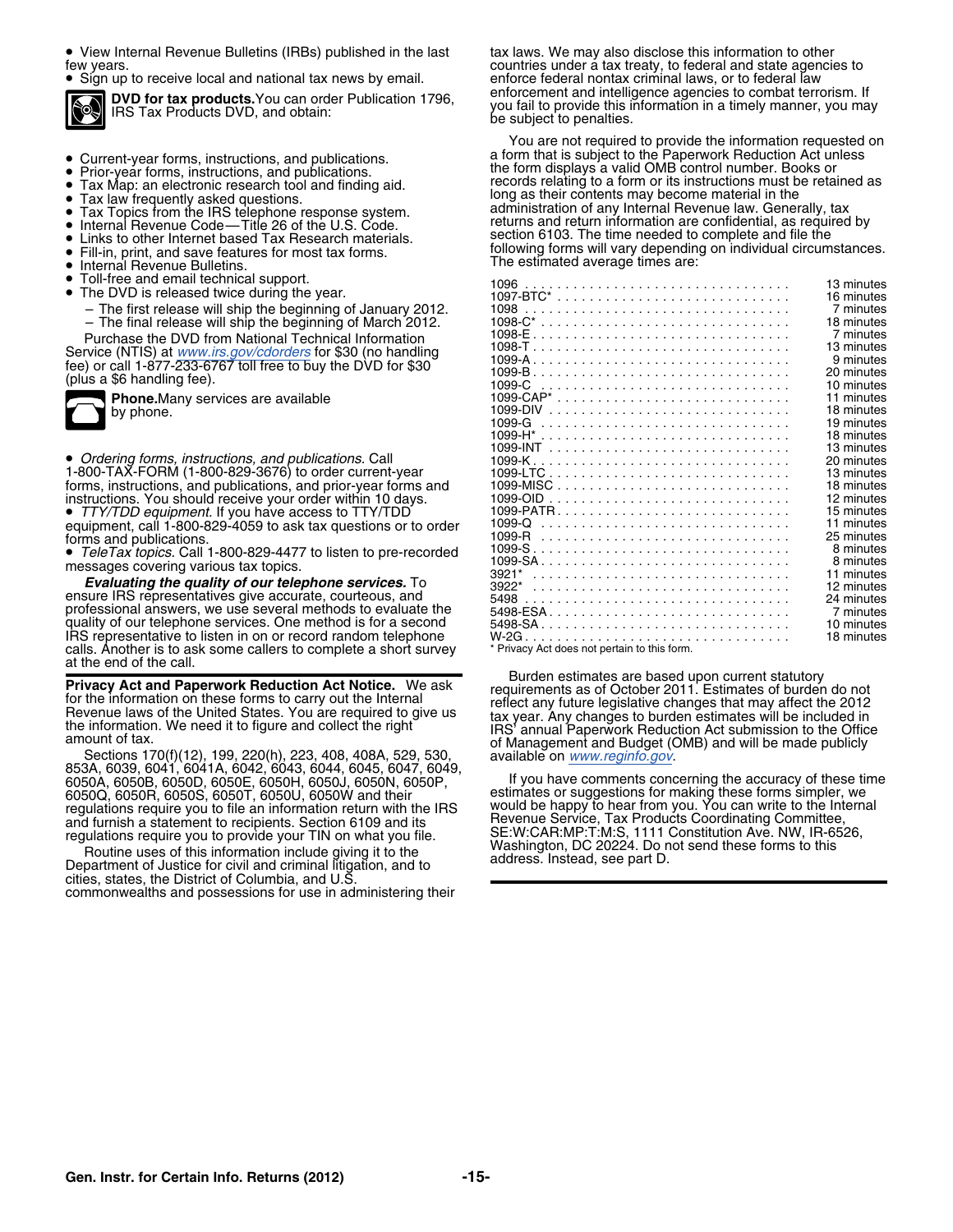|                                                                       |                                                                        |                                                                                                                                                                                                                                                                                    |                                                           |              | <b>Due Date</b>                                                                                                                            |
|-----------------------------------------------------------------------|------------------------------------------------------------------------|------------------------------------------------------------------------------------------------------------------------------------------------------------------------------------------------------------------------------------------------------------------------------------|-----------------------------------------------------------|--------------|--------------------------------------------------------------------------------------------------------------------------------------------|
| Form                                                                  | Title                                                                  | <b>What To Report</b>                                                                                                                                                                                                                                                              | <b>Amounts To Report</b>                                  | To IRS       | <b>To Recipient</b><br>(unless indicated<br>otherwise)                                                                                     |
| 1042-S                                                                | Foreign Person's U.S.<br>Source Income<br>Subject to Withholding       | Income such as interest, dividends, royalties, pensions and annuities, etc.,<br>and amounts withheld under Chapter 3. Also, distributions of effectively<br>connected income by publicly traded partnerships or nominees.                                                          | See form instructions                                     | March 15     | March 15                                                                                                                                   |
| 1097-BTC                                                              | <b>Bond Tax Credit</b>                                                 | Tax credit bond credits to shareholders.                                                                                                                                                                                                                                           | All amounts                                               | February 28* | On or before the<br>15th day of the 2nd<br>calendar month after<br>the close of the<br>calendar month in<br>which the credit is<br>allowed |
| 1098                                                                  | Mortgage Interest<br>Statement                                         | Mortgage interest (including points) and certain mortgage insurance<br>premiums you received in the course of your trade or business from<br>individuals and reimbursements of overpaid interest.                                                                                  | \$600 or more                                             | February 28* | (To Payer/Borrower)<br>January 31                                                                                                          |
| 1098-C                                                                | <b>Contributions of Motor</b><br>Vehicles, Boats, and<br>Airplanes     | Information regarding a donated motor vehicle, boat, or airplane.                                                                                                                                                                                                                  | Gross proceeds of more<br>than \$500                      | February 28* | (To Donor)<br>30 days from date of<br>sale or contribution                                                                                 |
| 1098-E                                                                | Student Loan Interest<br>Statement                                     | Student loan interest received in the course of your trade or business.                                                                                                                                                                                                            | \$600 or more                                             | February 28* | January 31                                                                                                                                 |
| 1098-T                                                                | <b>Tuition Statement</b>                                               | Qualified tuition and related expenses, reimbursements or refunds, and<br>scholarships or grants (optional).                                                                                                                                                                       | See instructions                                          | February 28* | January 31                                                                                                                                 |
| 1099-A                                                                | Acquisition or<br>Abandonment of<br><b>Secured Property</b>            | Information about the acquisition or abandonment of property that is security<br>for a debt for which you are the lender.                                                                                                                                                          | All amounts                                               | February 28* | (To Borrower)<br>January 31                                                                                                                |
| 1099-B                                                                | Proceeds From<br><b>Broker and Barter</b><br>Exchange<br>Transactions  | Sales or redemptions of securities, futures transactions, commodities, and<br>barter exchange transactions.                                                                                                                                                                        | All amounts                                               | February 28* | February 15**                                                                                                                              |
| 1099-C                                                                | <b>Cancellation of Debt</b>                                            | Cancellation of a debt owed to a financial institution, the Federal<br>Government, a credit union, RTC, FDIC, NCUA, a military department, the<br>U.S. Postal Service, the Postal Rate Commission, or any organization having<br>a significant trade or business of lending money. | \$600 or more                                             | February 28* | January 31                                                                                                                                 |
| 1099-CAP                                                              | Changes in Corporate<br>Control and Capital<br>Structure               | Information about cash, stock, or other property from an acquisition of control<br>or the substantial change in capital structure of a corporation.                                                                                                                                | Over \$1000                                               | February 28* | (To Shareholders)<br>January 31                                                                                                            |
| 1099-DIV                                                              | Dividends and<br><b>Distributions</b>                                  | Distributions, such as dividends, capital gain distributions, or nontaxable<br>distributions, that were paid on stock and liquidation distributions.                                                                                                                               | \$10 or more, except<br>\$600 or more for<br>liquidations | February 28* | January 31**                                                                                                                               |
| 1099-G                                                                | Certain Government<br>Payments                                         | Unemployment compensation, state and local income tax refunds,<br>agricultural payments, and taxable grants.                                                                                                                                                                       | \$10 or more for refunds<br>and unemployment              | February 28* | January 31                                                                                                                                 |
| 1099-H                                                                | <b>Health Coverage Tax</b><br>Credit (HCTC)<br><b>Advance Payments</b> | Health insurance premiums paid on behalf of certain individuals.                                                                                                                                                                                                                   | All amounts                                               | February 28* | January 31                                                                                                                                 |
| 1099-INT                                                              | Interest Income                                                        | Interest income.                                                                                                                                                                                                                                                                   | \$10 or more (\$600 or<br>more in some cases)             | February 28* | January 31**                                                                                                                               |
| 1099-K<br>Merchant Card and<br><b>Third-Party Network</b><br>Payments |                                                                        | Merchant card                                                                                                                                                                                                                                                                      | All amounts                                               |              |                                                                                                                                            |
|                                                                       |                                                                        | Third-party network payments.                                                                                                                                                                                                                                                      | \$20,000 or more and<br>200 or more<br>transactions       | February 28* | January 31                                                                                                                                 |
| 1099-LTC                                                              | Long-Term Care and<br><b>Accelerated Death</b><br><b>Benefits</b>      | Payments under a long-term care insurance contract and accelerated death<br>benefits paid under a life insurance contract or by a viatical settlement<br>provider.                                                                                                                 | All amounts                                               | February 28* | January 31                                                                                                                                 |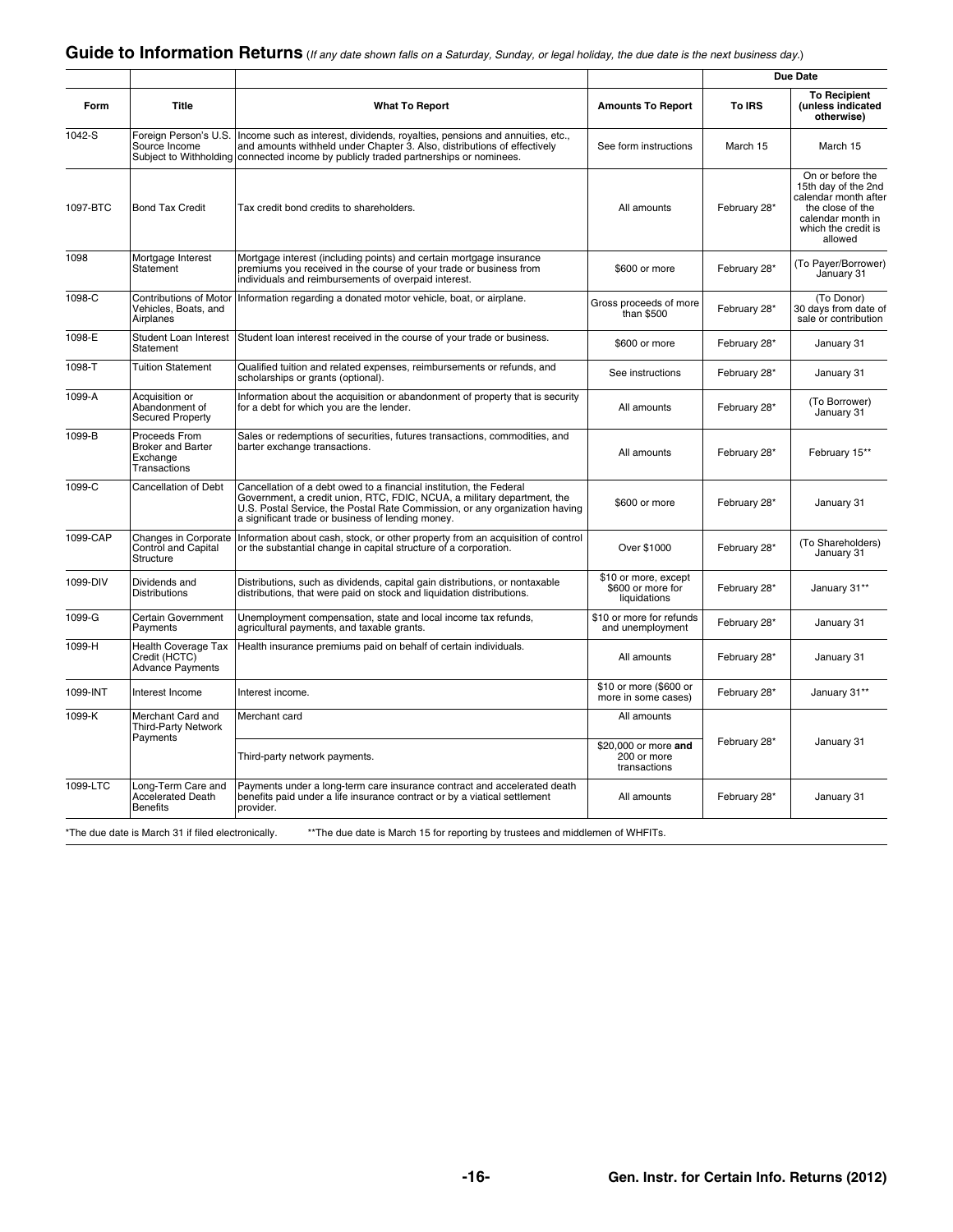### **Guide to Information Returns** (*Continued*)

|             |                                                                                                                                   |                                                                                                                                                                                                                                            |                                                                                                              |                          | Due Date                                                                   |
|-------------|-----------------------------------------------------------------------------------------------------------------------------------|--------------------------------------------------------------------------------------------------------------------------------------------------------------------------------------------------------------------------------------------|--------------------------------------------------------------------------------------------------------------|--------------------------|----------------------------------------------------------------------------|
| Form        | Title                                                                                                                             | <b>What To Report</b>                                                                                                                                                                                                                      | <b>Amounts To Report</b>                                                                                     | To IRS                   | <b>To Recipient</b><br>(unless indicated<br>otherwise)                     |
| 1099-MISC   | Miscellaneous Income                                                                                                              | Rent or royalty payments; prizes and awards that are not for services, such<br>as winnings on TV or radio shows.                                                                                                                           | \$600 or more, except<br>\$10 or more for royalties                                                          |                          |                                                                            |
|             | (Also, use to report<br>direct sales of \$5,000<br>or more of consumer<br>goods for resale.)                                      | Payments to crew members by owners or operators of fishing boats<br>including payments of proceeds from sale of catch.                                                                                                                     | All amounts                                                                                                  |                          |                                                                            |
|             |                                                                                                                                   | Section 409A income from nonqualified deferred compensation plans<br>(NQDCs).                                                                                                                                                              | All amounts                                                                                                  |                          |                                                                            |
|             |                                                                                                                                   | Payments to a physician, physicians' corporation, or other supplier of<br>health and medical services. Issued mainly by medical assistance<br>programs or health and accident insurance plans.                                             | \$600 or more                                                                                                | February 28*             | January 31**                                                               |
|             |                                                                                                                                   | Payments for services performed for a trade or business by people not<br>treated as its employees. Examples: fees to subcontractors or directors<br>and golden parachute payments.                                                         | \$600 or more                                                                                                |                          |                                                                            |
|             |                                                                                                                                   | Fish purchases paid in cash for resale.                                                                                                                                                                                                    | \$600 or more                                                                                                |                          |                                                                            |
|             |                                                                                                                                   | Crop insurance proceeds.                                                                                                                                                                                                                   | \$600 or more                                                                                                |                          |                                                                            |
|             |                                                                                                                                   | Substitute dividends and tax-exempt interest payments reportable by<br>brokers.                                                                                                                                                            | \$10 or more                                                                                                 |                          | February 15**                                                              |
|             |                                                                                                                                   | Gross proceeds paid to attorneys.                                                                                                                                                                                                          | \$600 or more                                                                                                |                          | February 15**                                                              |
| 1099-OID    | <b>Original Issue Discount</b>                                                                                                    | Original issue discount.                                                                                                                                                                                                                   | \$10 or more                                                                                                 | February 28*             | January 31**                                                               |
| 1099-PATR   | <b>Taxable Distributions</b><br>Received From<br>Cooperatives                                                                     | Distributions from cooperatives passed through to their patrons including<br>any domestic production activities deduction and certain pass-through<br>credits.                                                                             | \$10 or more                                                                                                 | February 28*             | January 31                                                                 |
| 1099-Q      | <b>Payments From</b><br>Qualified Education<br>Programs (Under<br>Sections 529 and 530)                                           | Earnings from qualified tuition programs and Coverdell ESAs.                                                                                                                                                                               | All amounts                                                                                                  | February 28*             | January 31                                                                 |
| 1099-R      | <b>Distributions From</b><br>Pensions, Annuities,<br>Retirement or<br>Profit-Sharing Plans,<br>IRAs, Insurance<br>Contracts, etc. | Distributions from retirement or profit-sharing plans, any IRA, insurance<br>contracts, and IRA recharacterizations.                                                                                                                       | \$10 or more                                                                                                 | February 28*             | January 31                                                                 |
| 1099-S      | Proceeds From Real<br><b>Estate Transactions</b>                                                                                  | Gross proceeds from the sale or exchange of real estate and certain<br>royalty payments.                                                                                                                                                   | Generally, \$600 or more                                                                                     | February 28*             | February 15                                                                |
| 1099-SA     | Distributions From an<br>HSA, Archer MSA, or<br>Medicare Advantage<br><b>MSA</b>                                                  | Distributions from an HSA, Archer MSA, or Medicare Advantage MSA.                                                                                                                                                                          | All amounts                                                                                                  | February 28*             | January 31                                                                 |
| 3921        | Exercise of an<br>Incentive Stock Option<br>Under Section 422(b)                                                                  | Transfer of stock pursuant to the exercise of an incentive stock option<br>under section 422(b).                                                                                                                                           | All amounts                                                                                                  | February 28*             | January 31                                                                 |
| 3922        | Transfer of Stock<br>Acquired Through an<br>Employee Stock<br>Purchase Plan Under<br>Section 423(c)                               | Transfer of stock acquired through an employee stock purchase plan<br>under section 423(c).                                                                                                                                                | All amounts                                                                                                  | February 28*             | January 31                                                                 |
| 5498        | <b>IRA Contribution</b><br>Information                                                                                            | Contributions (including rollover contributions) to any individual retirement<br>arrangement (IRA) including a SEP, SIMPLE, and Roth IRA; Roth<br>conversions; IRA recharacterizations; and the fair market value (FMV) of<br>the account. | All amounts                                                                                                  | May 31                   | (To Participant)<br>For FMV/RMD<br>Jan 31;<br>For contributions,<br>May 31 |
| 5498-ESA    | Coverdell ESA<br>Contribution<br>Information                                                                                      | Contributions (including rollover contributions) to a Coverdell ESA.                                                                                                                                                                       | All amounts                                                                                                  | <b>May 31</b>            | April 30                                                                   |
| 5498-SA     | HSA, Archer MSA, or<br>Medicare Advantage<br><b>MSA</b> Information                                                               | Contributions to an HSA (including transfers and rollovers) or Archer MSA<br>and the FMV of an HSA, Archer MSA, or Medicare Advantage MSA.                                                                                                 | All amounts                                                                                                  | <b>May 31</b>            | (To Participant)<br><b>May 31</b>                                          |
| <b>W-2G</b> | Certain Gambling<br>Winnings                                                                                                      | Gambling winnings from horse racing, dog racing, jai alai, lotteries, keno,<br>bingo, slot machines, sweepstakes, wagering pools, poker tournaments,<br>etc.                                                                               | Generally, \$600 or more;<br>\$1.200 or more from<br>bingo or slot machines;<br>\$1,500 or more from<br>keno | February 28*             | January 31                                                                 |
| $W-2$       | Wage and Tax                                                                                                                      | Wages, tips, other compensation; social security, Medicare, and withheld                                                                                                                                                                   |                                                                                                              | To SSA                   | <b>To Recipient</b>                                                        |
|             | Statement                                                                                                                         | income taxes. Include bonuses, vacation allowances, severance pay,<br>certain moving expense payments, some kinds of travel allowances, and<br>third-party payments of sick pay.                                                           | See separate<br>instructions                                                                                 | Last day of<br>February* | January 31                                                                 |

\*The due date is March 31 if filed electronically. \*\*The due date is March 15 for reporting by trustees and middlemen of WHFITs.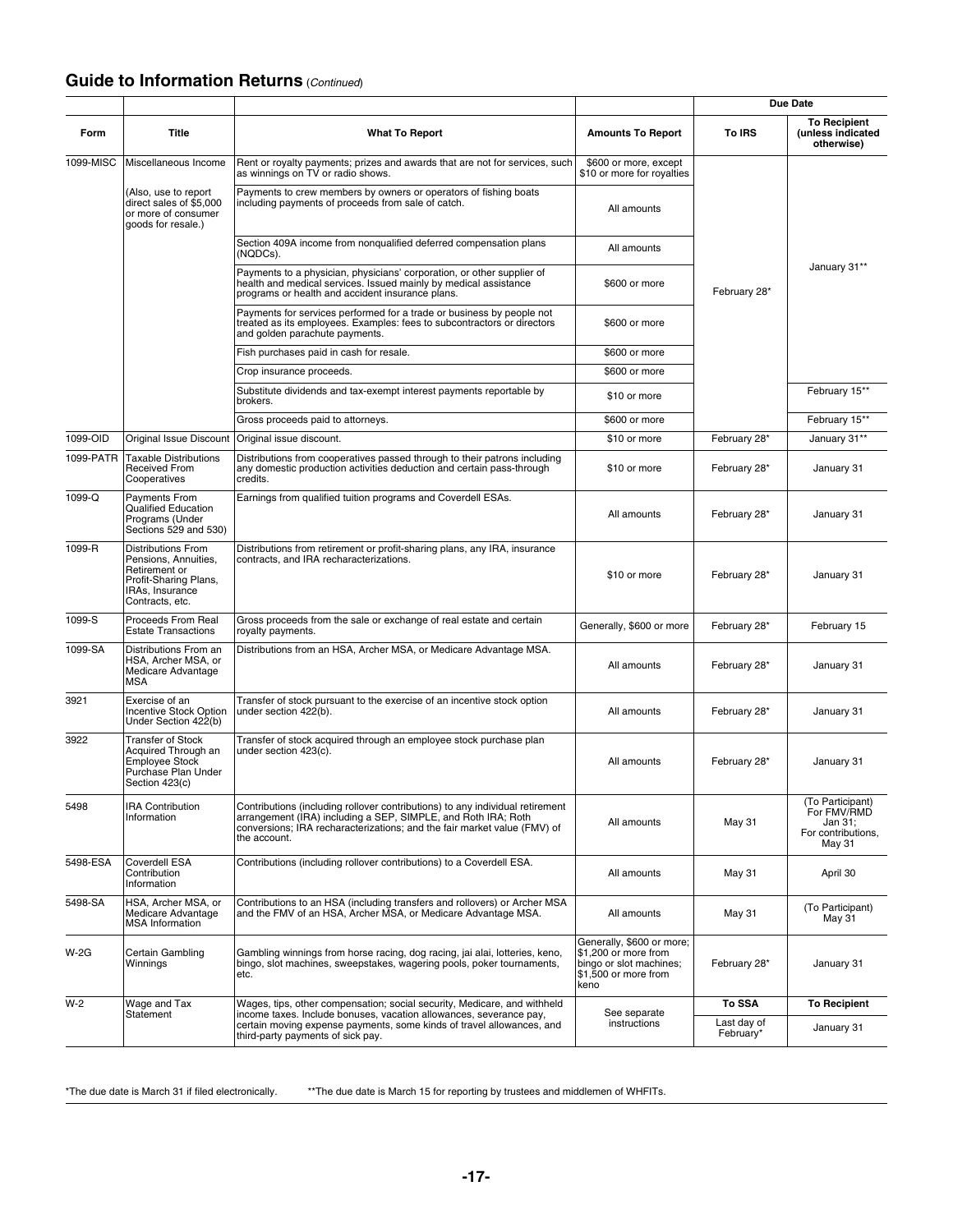### **Types of Payments**

*Below is an alphabetic list of some payments and the forms to file and report them. However, it is not a complete list of all payments, and the absence of a payment from the list does not indicate that the payment is not reportable. For instructions on a specific type of payment, see the separate instructions in the form(s) listed.*

| <b>Type of Payment</b>                                                                | <b>Report on Form</b> | <b>Type of Payment</b>                                                       |
|---------------------------------------------------------------------------------------|-----------------------|------------------------------------------------------------------------------|
|                                                                                       | 1099-A                | Indian gaming profits paid to tribal members                                 |
| Accelerated death benefits                                                            | 1099-LTC              |                                                                              |
|                                                                                       | 1099-CAP              |                                                                              |
| Advance health insurance payments                                                     | 1099-H                | Interest, mortgage $\ldots \ldots \ldots \ldots \ldots \ldots \ldots \ldots$ |
|                                                                                       | 1099-G                |                                                                              |
|                                                                                       | $W-2$                 |                                                                              |
|                                                                                       | 1099-G                | Life insurance contract distributions                                        |
|                                                                                       | 1099-R                |                                                                              |
| Archer MSAs:                                                                          |                       | Liquidation, distributions in $\ldots \ldots \ldots \ldots \ldots$           |
|                                                                                       | 5498-SA               | Loans, distribution from pension plan                                        |
| $Distributions \ldots \ldots \ldots \ldots \ldots \ldots \ldots \ldots \ldots \ldots$ | 1099-SA               | Long-term care benefits $\ldots \ldots \ldots \ldots \ldots \ldots$          |
| Attorney, fees and gross proceeds                                                     | 1099-MISC             | Medicare Advantage MSAs:                                                     |
| Auto reimbursements, employee                                                         | $W-2$                 |                                                                              |
| Auto reimbursements, nonemployee                                                      | 1099-MISC             |                                                                              |
|                                                                                       | $W-2$                 | Medical services                                                             |
|                                                                                       | 1099-MISC             |                                                                              |
| Barter exchange income                                                                | 1099-B                |                                                                              |
|                                                                                       | 1097-BTC              |                                                                              |
| Bonuses, employee $\ldots \ldots \ldots \ldots \ldots \ldots \ldots$                  | $W-2$                 |                                                                              |
|                                                                                       | 1099-MISC             | Mortgage insurance premiums                                                  |
|                                                                                       | 1099-B                |                                                                              |
|                                                                                       | 1099-C                |                                                                              |
|                                                                                       | 1099-DIV              | Nonemployee compensation                                                     |
| Car expense, employee $\ldots \ldots \ldots \ldots \ldots \ldots$                     | $W-2$                 | Nonqualified deferred compensation:                                          |
|                                                                                       | 1099-MISC             |                                                                              |
|                                                                                       | 1099-CAP              |                                                                              |
|                                                                                       | 1099-R                |                                                                              |
|                                                                                       | $W-2$                 | Nonemployee                                                                  |
|                                                                                       |                       | Original issue discount (OID)                                                |
| Commissions, nonemployee                                                              | 1099-MISC             |                                                                              |
|                                                                                       | 1099-B                |                                                                              |
|                                                                                       | $W-2$                 |                                                                              |
| Compensation, nonemployee $\ldots \ldots \ldots \ldots \ldots \ldots$                 | 1099-MISC             |                                                                              |
| Contributions of motor vehicles, boats, and airplanes                                 | 1098-C                |                                                                              |
| Cost of current life insurance protection                                             | 1099-R                |                                                                              |
| Coverdell ESA contributions                                                           | 5498-ESA              |                                                                              |
|                                                                                       | $1099 - Q$            |                                                                              |
|                                                                                       | 1099-MISC             | Qualified tuition program payments                                           |
|                                                                                       | 1099-MISC             | Real estate transactions                                                     |
|                                                                                       | 1099-R                | Recharacterized IRA contributions                                            |
|                                                                                       | 1099-LTC              | Refund, state and local tax                                                  |
|                                                                                       | 1099-C                |                                                                              |
|                                                                                       | $W-2$                 |                                                                              |
|                                                                                       | $1099 - Q$ .          | Roth conversion IRA contributions                                            |
|                                                                                       | 1099-R, 5498          | Roth conversion IRA distributions                                            |
| Direct sales of consumer products for resale $\ldots \ldots$                          | 1099-MISC             | Roth IRA contributions                                                       |
|                                                                                       | 1099-MISC             |                                                                              |
|                                                                                       | 1099-C                |                                                                              |
|                                                                                       | 1099-DIV              | Timber, pay-as-cut contract $\ldots \ldots \ldots \ldots \ldots$             |
|                                                                                       | 1098-C                | Sales:                                                                       |
|                                                                                       | 1098-E                |                                                                              |
| Employee business expense reimbursement                                               | $W-2$                 |                                                                              |
|                                                                                       | W-2                   |                                                                              |
| Excess deferrals, excess contributions, distributions of                              | 1099-R                | $SEP$ contributions $\ldots \ldots \ldots \ldots \ldots \ldots \ldots$       |
| Exercise of incentive stock option under section 422(b)                               | 3921                  | SEP distributions .........................                                  |
|                                                                                       | $W-2$                 |                                                                              |
|                                                                                       | 1099-MISC             |                                                                              |
| Fishing boat crew members proceeds                                                    | 1099-MISC             |                                                                              |
|                                                                                       | 1099-MISC             |                                                                              |
| $For eclosures \ldots \ldots \ldots \ldots \ldots \ldots \ldots \ldots$               | 1099-A                |                                                                              |
|                                                                                       | 1042-S                | Substitute payments in lieu of dividends or tax-exempt                       |
| $401(k)$ contributions $\ldots \ldots \ldots \ldots \ldots \ldots \ldots \ldots$      | $W-2$                 |                                                                              |
|                                                                                       | 1099-DIV              | Supplemental unemployment                                                    |
| Gambling winnings                                                                     | W-2G                  | Tax refunds, state and local                                                 |
| Golden parachute, employee                                                            | $W-2$                 | Third-party network payments                                                 |
| Golden parachute, nonemployee                                                         | 1099-MISC             |                                                                              |
|                                                                                       | 1099-G                | Transfer of stock acquired through an employee stock                         |
|                                                                                       | 1099-MISC             | purchase plan under section 423(c)                                           |
| Health insurance advance payments                                                     | 1099-H                |                                                                              |
| Health savings accounts:                                                              |                       |                                                                              |
|                                                                                       | 5498-SA               | Vacation allowance, employee                                                 |
|                                                                                       | 1099-SA               | Vacation allowance, nonemployee                                              |
| Income attributable to domestic production activities,                                |                       | Wages                                                                        |
|                                                                                       | 1099-PATR             |                                                                              |
| Income tax refunds, state and local                                                   | 1099-G                |                                                                              |

| <b>Type of Payment</b>                                                     | <b>Report on Form</b> | <b>Type of Payment</b>                                                        | <b>Report on Form</b> |
|----------------------------------------------------------------------------|-----------------------|-------------------------------------------------------------------------------|-----------------------|
|                                                                            | 1099-A                | Indian gaming profits paid to tribal members                                  | 1099-MISC             |
| Accelerated death benefits                                                 | 1099-LTC              | Interest income $\ldots \ldots \ldots \ldots \ldots \ldots \ldots \ldots$     | 1099-INT              |
|                                                                            | 1099-CAP              |                                                                               | 1099-INT              |
| Advance health insurance payments                                          | 1099-H                | Interest, mortgage $\ldots \ldots \ldots \ldots \ldots \ldots \ldots \ldots$  | 1098                  |
|                                                                            | 1099-G                |                                                                               | 5498                  |
|                                                                            | W-2                   | IRA distributions $\ldots \ldots \ldots \ldots \ldots \ldots \ldots \ldots$   | 1099-R                |
|                                                                            | $1099-G$              | Life insurance contract distributions                                         | 1099-R.               |
| Annuities                                                                  | 1099-R                |                                                                               | 1099-LTC              |
| Archer MSAs:                                                               |                       | Liquidation, distributions in $\ldots \ldots \ldots \ldots \ldots$            | 1099-DIV              |
|                                                                            | 5498-SA               | Loans, distribution from pension plan                                         | 1099-R                |
|                                                                            | 1099-SA               | Long-term care benefits $\ldots \ldots \ldots \ldots \ldots \ldots$           | 1099-LTC              |
|                                                                            | 1099-MISC             |                                                                               |                       |
| Attorney, fees and gross proceeds                                          | W-2                   | Medicare Advantage MSAs:                                                      | 5498-SA               |
| Auto reimbursements, employee                                              |                       |                                                                               |                       |
| Auto reimbursements, nonemployee                                           | 1099-MISC             | $Distributions.$                                                              | 1099-SA               |
|                                                                            | W-2                   |                                                                               | 1099-MISC             |
| Awards, nonemployee                                                        | 1099-MISC             |                                                                               | 1099-K                |
|                                                                            | 1099-B                |                                                                               | $W-2$                 |
|                                                                            | 1097-BTC              | Mileage, nonemployee                                                          | 1099-MISC             |
|                                                                            | W-2                   | Military retirement                                                           | 1099-R                |
| Bonuses, nonemployee                                                       | 1099-MISC             | Mortgage insurance premiums                                                   | 1098                  |
| Broker transactions                                                        | 1099-B                |                                                                               | 1098                  |
|                                                                            | 1099-C                |                                                                               | $W-2$                 |
|                                                                            | 1099-DIV              | Nonemployee compensation                                                      | 1099-MISC             |
|                                                                            | W-2                   | Nonqualified deferred compensation:                                           |                       |
|                                                                            | 1099-MISC             |                                                                               | 1099-R                |
|                                                                            | 1099-CAP              |                                                                               | $W-2$                 |
|                                                                            | 1099-R                | Nonemployee                                                                   | 1099-MISC             |
|                                                                            | W-2                   | Original issue discount (OID)                                                 | 1099-OID              |
| Commissions, nonemployee                                                   | 1099-MISC             |                                                                               | 1099-PATR             |
|                                                                            | 1099-B                |                                                                               | 1099-R                |
| Compensation, employee                                                     | W-2                   |                                                                               | 1098                  |
| Compensation, nonemployee                                                  | 1099-MISC             |                                                                               | $W-2$                 |
| Contributions of motor vehicles, boats, and airplanes                      | 1098-C                | Prizes, nonemployee $\ldots \ldots \ldots \ldots \ldots \ldots \ldots$        | 1099-MISC             |
| Cost of current life insurance protection                                  | 1099-R                | Profit-sharing plan $\ldots \ldots \ldots \ldots \ldots \ldots \ldots \ldots$ | 1099-R                |
| Coverdell ESA contributions                                                | 5498-ESA              |                                                                               | 1099-MISC             |
|                                                                            | $1099 - Q$            |                                                                               | 1099-R                |
| Crop insurance proceeds $\ldots \ldots \ldots \ldots \ldots \ldots \ldots$ | 1099-MISC             | Qualified tuition program payments                                            | 1099-Q                |
|                                                                            | 1099-MISC             |                                                                               | 1099-S                |
|                                                                            | 1099-R                | Recharacterized IRA contributions                                             | 1099-R, 5498          |
|                                                                            | 1099-LTC              |                                                                               | 1099-G                |
|                                                                            | 1099-C                |                                                                               | 1099-MISC             |
|                                                                            | W-2                   |                                                                               | 1099-R                |
|                                                                            | $1099 - Q$ .          | Roth conversion IRA contributions $\ldots \ldots \ldots \ldots$               | 5498                  |
|                                                                            | 1099-R, 5498          | Roth conversion IRA distributions                                             | 1099-R                |
| Direct sales of consumer products for resale                               | 1099-MISC             | Roth IRA contributions $\ldots \ldots \ldots \ldots \ldots \ldots \ldots$     | 5498                  |
|                                                                            | 1099-MISC             |                                                                               | 1099-R                |
| Discharge of indebtedness                                                  | 1099-C                |                                                                               | 1099-MISC             |
|                                                                            | 1099-DIV              | Timber, pay-as-cut contract $\ldots \ldots \ldots \ldots \ldots$              | 1099-S                |
|                                                                            | 1098-C                | Sales:                                                                        |                       |
|                                                                            | 1098-E                |                                                                               | 1099-S                |
| Employee business expense reimbursement                                    | W-2                   |                                                                               | 1099-B                |
|                                                                            | W-2                   | Section 1035 exchange                                                         | 1099-R                |
| Excess deferrals, excess contributions, distributions of                   | 1099-R                |                                                                               | W-2, 5498             |
|                                                                            |                       | SEP contributions $\ldots \ldots \ldots \ldots \ldots \ldots \ldots \ldots$   | 1099-R                |
| Exercise of incentive stock option under section 422(b)                    | 3921<br>$W-2$         | SEP distributions $\ldots \ldots \ldots \ldots \ldots \ldots \ldots \ldots$   | $W-2$                 |
|                                                                            | 1099-MISC             |                                                                               |                       |
|                                                                            |                       |                                                                               | $W-2$                 |
| Fishing boat crew members proceeds                                         | 1099-MISC             |                                                                               | W-2, 5498<br>1099-R   |
|                                                                            | 1099-MISC             |                                                                               |                       |
|                                                                            | 1099-A                |                                                                               | 1098-E                |
| Foreign persons' income                                                    | 1042-S                | Substitute payments in lieu of dividends or tax-exempt                        |                       |
|                                                                            | W-2                   |                                                                               | 1099-MISC             |
|                                                                            | 1099-DIV              |                                                                               | $W-2$                 |
|                                                                            | W-2G                  | Tax refunds, state and local $\ldots \ldots \ldots \ldots \ldots$             | 1099-G                |
| Golden parachute, employee                                                 | $W-2$                 | Third-party network payments                                                  | 1099-K                |
| Golden parachute, nonemployee                                              | 1099-MISC             |                                                                               | $W-2$                 |
|                                                                            | 1099-G                | Transfer of stock acquired through an employee stock                          |                       |
|                                                                            | 1099-MISC             | purchase plan under section $\overline{4}23(c)$                               | 3922                  |
| Health insurance advance payments                                          | 1099-H                |                                                                               | 1098-T                |
| Health savings accounts:                                                   |                       | Unemployment benefits $\ldots$ , , , , ,                                      | 1099-G                |
|                                                                            | 5498-SA               | Vacation allowance, employee                                                  | $W-2$                 |
|                                                                            | 1099-SA               | Vacation allowance, nonemployee $\ldots \ldots \ldots \ldots$                 | 1099-MISC             |
| Income attributable to domestic production activities,                     |                       |                                                                               | $W-2$                 |